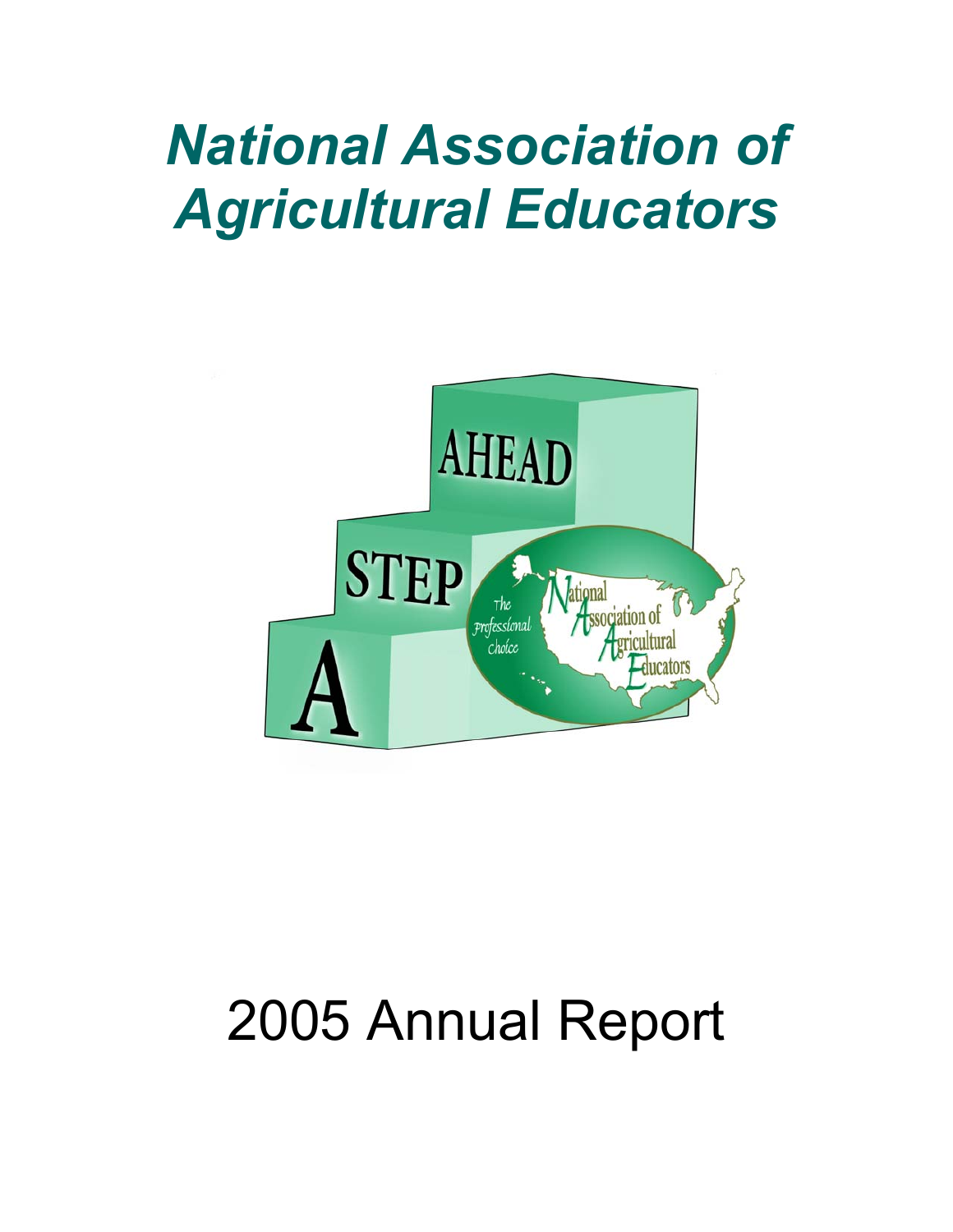# Table of Contents

# Board of Directors

# Award Highlights

| Outstanding Middle/Secondary School Agricultural Education Program 8 |
|----------------------------------------------------------------------|
| Outstanding Postsecondary/Adult Agricultural Education Program  8    |
|                                                                      |
|                                                                      |
|                                                                      |
|                                                                      |
|                                                                      |
|                                                                      |
|                                                                      |
|                                                                      |
|                                                                      |
|                                                                      |
|                                                                      |
|                                                                      |
| 24                                                                   |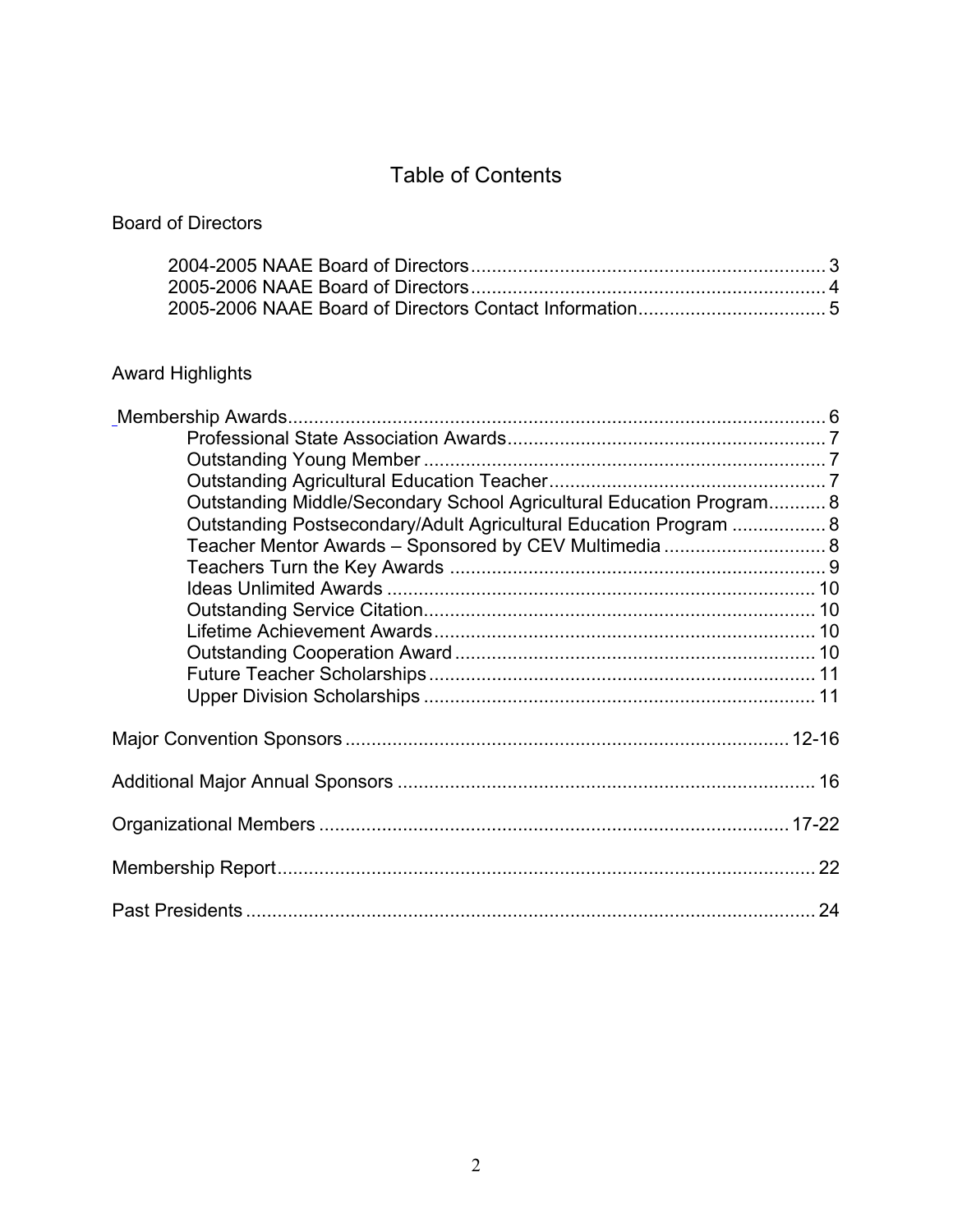# **2004-2005 NAAE Board of Directors**



Seated left to right: **Jeff Maierhofer** (IL), President and **Allan Sulser** (UT), President Elect. Standing left to right: **Kevin Fochs** (MT), Region I Vice President; **Dr. Bill Hunter** (KS), Region II Vice President; **Paul Larson** (WI), Region III Vice President; **Harold Eckler** (MO), Region IV Vice President; **Lee James** (MS), Region V Vice President; and **Andy Seibel** (VA), Region VI Vice President.

# **2004-05 NAAE Regional Secretaries**

**Region I:** Hugh Mooney (CA) **Region II:** Dennis Ellebracht (TX) **Region III:** Tom Hofmann (NE) **Region IV:** Greg Curlin (IN) **Region V:** John Allen Bailey (GA) **Region VI:** Krista Pontius (PA)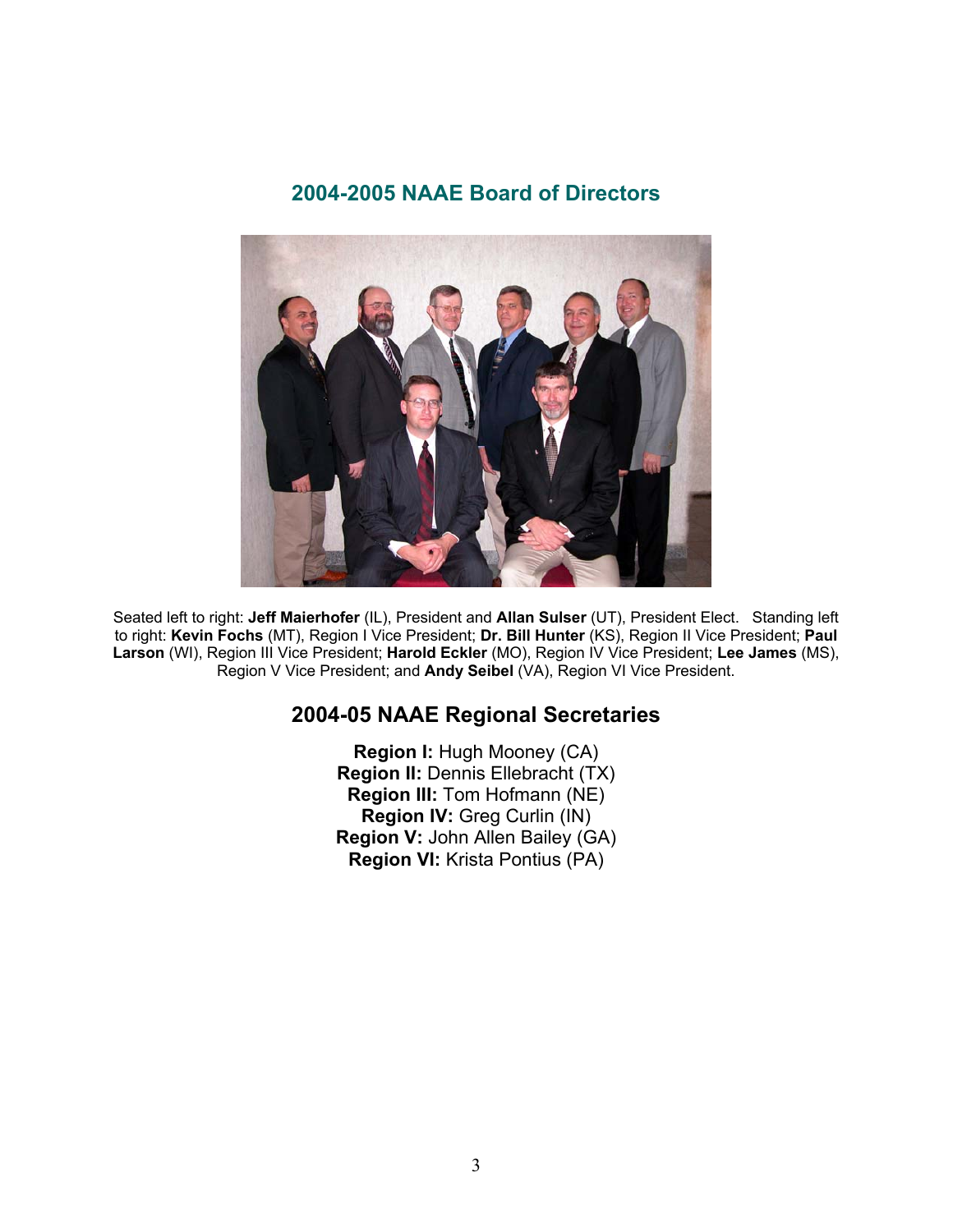# **2005-2006 NAAE Board of Directors**



Seated left to right: **Allan Sulser** (UT), President; and **Lee James** (MS), President Elect. Standing left to right: **Kevin Fochs** (MT), Region I Vice President; **Dr. Bill Hunter** (KS), Region II Vice President; **Tom Hofmann** (NE), Region III Vice President; **Harold Eckler** (MO), Region IV Vice President; **Ray Nash** (MS), Region V Vice President; and **Sally Shomo** (VA), Region VI Vice President.

# **2005-06 NAAE Regional Secretaries**

**Region I:** Hugh Mooney (CA) **Region II:** Kathy Conerly (LA) **Region III:** Craig McEnany (IA) **Region IV:** Greg Curlin (IN) **Region V:** Charlotte Emerson (FL) **Region VI:** Krista Pontius (PA)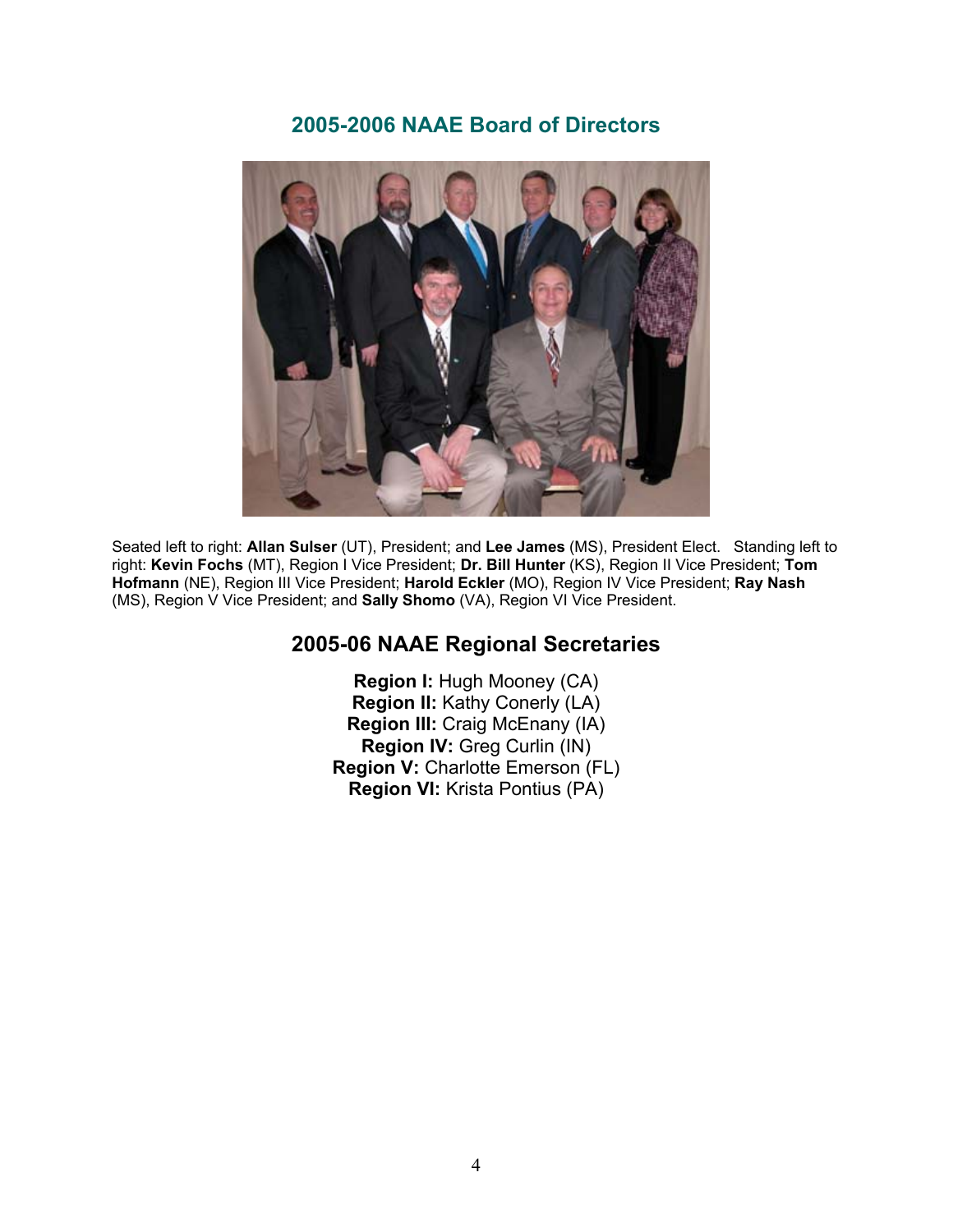# **2005-2006 NAAE Board of Directors Contact Information**

| President                                                                                                                                                                                                                                          | <b>President-Elect</b>                                                                                                                                                                                                                                                    |
|----------------------------------------------------------------------------------------------------------------------------------------------------------------------------------------------------------------------------------------------------|---------------------------------------------------------------------------------------------------------------------------------------------------------------------------------------------------------------------------------------------------------------------------|
| <b>Allan Sulser</b>                                                                                                                                                                                                                                | <b>Lee James</b>                                                                                                                                                                                                                                                          |
| 4233 East Center Creek Road                                                                                                                                                                                                                        | P. O. Box 284                                                                                                                                                                                                                                                             |
| Heber City, UT 84032                                                                                                                                                                                                                               | Weir, MS 39772                                                                                                                                                                                                                                                            |
| Office: (435) 654-0640                                                                                                                                                                                                                             | Office: (662) 285-4155                                                                                                                                                                                                                                                    |
| Fax: (435) 654-3011                                                                                                                                                                                                                                | Fax: (662) 285-4199                                                                                                                                                                                                                                                       |
| E-Mail: allan.sulser@m.wasatch.k12.ut.us                                                                                                                                                                                                           | E-Mail: leejjames@yahoo.com                                                                                                                                                                                                                                               |
| Region I                                                                                                                                                                                                                                           | <b>Region II</b>                                                                                                                                                                                                                                                          |
| <b>Vice President</b>                                                                                                                                                                                                                              | <b>Vice President</b>                                                                                                                                                                                                                                                     |
| <b>Kevin Fochs</b>                                                                                                                                                                                                                                 | Dr. Bill Hunter                                                                                                                                                                                                                                                           |
| 514 North Yellowstone                                                                                                                                                                                                                              | 348 NE SR 61                                                                                                                                                                                                                                                              |
| Livingston, MT 59047                                                                                                                                                                                                                               | Pratt, KS 67124                                                                                                                                                                                                                                                           |
| Office: (406) 222-9404                                                                                                                                                                                                                             | Office: (620) 672-5641                                                                                                                                                                                                                                                    |
| Fax: (406) 222-9404                                                                                                                                                                                                                                | Fax: (620) 672-5288                                                                                                                                                                                                                                                       |
| E-Mail: kfochs@livingston.k12.mt.us                                                                                                                                                                                                                | E-Mail: billh@prattcc.edu                                                                                                                                                                                                                                                 |
| <b>Region III</b>                                                                                                                                                                                                                                  | <b>Region IV</b>                                                                                                                                                                                                                                                          |
| <b>Vice President</b>                                                                                                                                                                                                                              | <b>Vice President</b>                                                                                                                                                                                                                                                     |
| <b>Tom Hofmann</b>                                                                                                                                                                                                                                 | <b>Harold Eckler</b>                                                                                                                                                                                                                                                      |
| 903 East Hickory Street                                                                                                                                                                                                                            | 5148 Shelby 234                                                                                                                                                                                                                                                           |
| Sutton, NE 68979                                                                                                                                                                                                                                   | Shelbyville, MO 63469                                                                                                                                                                                                                                                     |
| Office: (402) 773-4303                                                                                                                                                                                                                             | Office: (573) 633-2525                                                                                                                                                                                                                                                    |
| Fax: (402) 773-5578                                                                                                                                                                                                                                | Fax: (573) 633-2138                                                                                                                                                                                                                                                       |
| E-Mail: thofmann@spsne.org                                                                                                                                                                                                                         | E-Mail: eckler@marktwain.net                                                                                                                                                                                                                                              |
| <b>Region V</b>                                                                                                                                                                                                                                    | <b>Region VI</b>                                                                                                                                                                                                                                                          |
| <b>Vice President</b>                                                                                                                                                                                                                              | <b>Vice President</b>                                                                                                                                                                                                                                                     |
| <b>Ray Nash</b>                                                                                                                                                                                                                                    | <b>Sally Shomo</b>                                                                                                                                                                                                                                                        |
| 208 Hollie Haven                                                                                                                                                                                                                                   | 58 Cedar Green Road                                                                                                                                                                                                                                                       |
| Booneville, MS 38829                                                                                                                                                                                                                               | Staunton, VA 24401                                                                                                                                                                                                                                                        |
| Office: (662) 286-5063                                                                                                                                                                                                                             | Office: (540) 886-5806                                                                                                                                                                                                                                                    |
| Fax: (662) 286-3023                                                                                                                                                                                                                                | Fax:                                                                                                                                                                                                                                                                      |
| E-Mail: rnash@alcorn.k12.ms.us                                                                                                                                                                                                                     | E-mail: sshomo@augusta.k12.va.us                                                                                                                                                                                                                                          |
| <b>Past President</b><br>(past president is not a voting board member)<br><b>Jeff Maierhofer</b><br>Seneca High School<br>307 E. Scott<br>Seneca, IL 61360<br>Office: (815) 357-5024<br>Fax: (815) 357-5050<br>E-Mail: JeffMaierhofer@SenecaHS.org | <b>Executive Director</b><br>(ex-officio, non-voting, board member)<br>Dr. Wm. Jay Jackman, CAE<br><b>NAAF</b><br>300 Garrigus Building<br>Lexington, KY 40546-0215<br>Office: (859) 257-2224<br>or (800) 509-0204<br>Fax: (859) 323-3919<br>Email: JJackman.NAAE@uky.edu |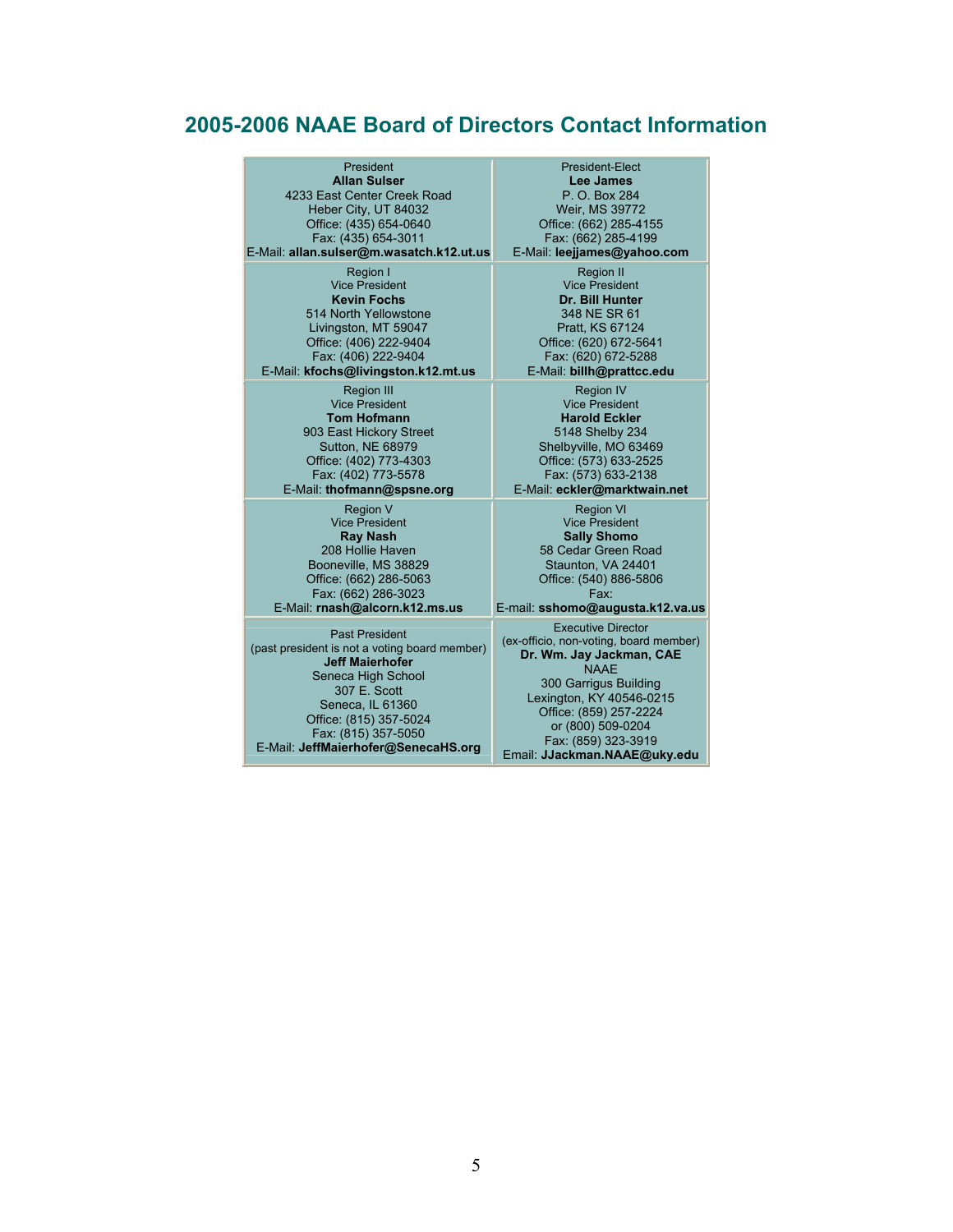# **Award Highlights**

#### **Membership Awards**

#### **100 Percent State Association Awards**

Nevada Oklahoma

- **"10% Plus" Awards** 10 Percent Increase State Associations California Nevada Florida Maryland New Jersey
- **Largest Numerical Membership Increase -- State Association**  California
- **Largest Percentage Membership Increase -- State Association**  New Jersey
- **Largest State Association Membership**  Oklahoma
- **Largest Numerical Membership Increase -- Region**  Region I- Kevin Fochs, Vice President
- **Largest Percentage Membership Increase -- Region**  Region I- Kevin Fochs, Vice President
- **Largest Regional Membership**  Region IV—Harold Eckler, Vice President

#### **100 Percent Student Member Universities**

*(These universities are self-reported to NAAE as 100 percent student membership universities. We sincerely apologize if we missed any universities that have 100 percent student membership.)*

California State University- Fresno Cal Poly-San Luis Obispo Delaware Valley College Louisiana Tech University Murray State University New Mexico State University Northwest Missouri State University Oklahoma State University Oregon State University Pennsylvania State University Purdue University Southwest Missouri State University University of Georgia University of Idaho University of Missouri University of Wisconsin- River Falls West Virginia University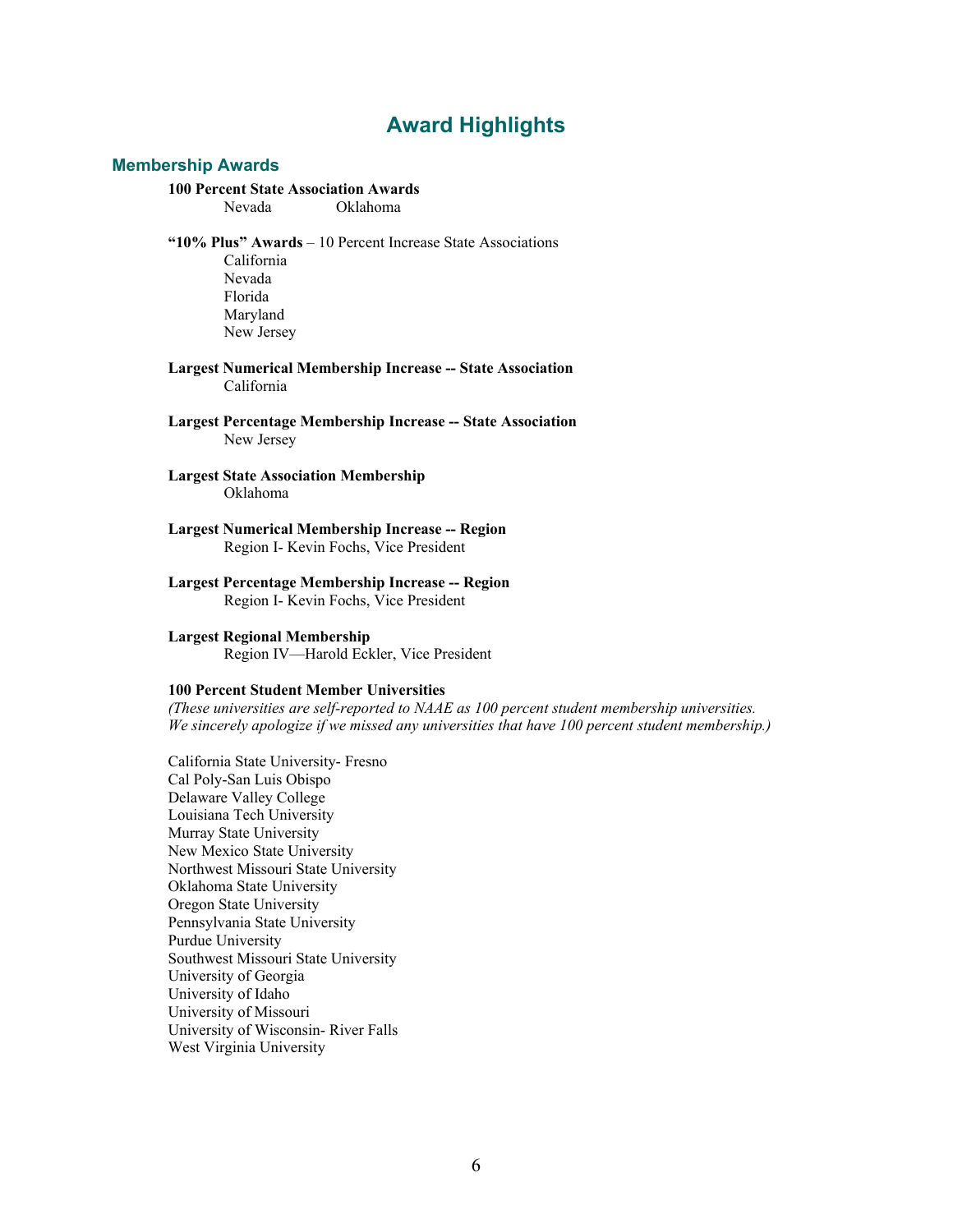#### **Professional State Association Awards**

Arizona- Distinguished Arkansas-Distinguished Arkansas-Distinguished Colorado-Distinguished Colorado-Montana- Distinguished Utah- Distinguished Louisiana- Distinguished Washington- Distinguished Oklahoma- Distinguished Nevada- Professional Wyoming- Professional

#### **Region III Region IV**

Iowa- Distinguished Illinois- Distinguished Illinois- Distinguished Indiana- Distinguished Minnesota- Distinguished<br>Nebraska- Distinguished North Dakota- Distinguished<br>
South Dakota- Distinguished<br>
Michigan- Distinguished<br>
Missouri- Distinguished South Dakota- Distinguished Missouri- Distinguished Missouri- Distinguished Missouri- Distinguished Missouri- Distinguished Missouri- Distinguished Missouri-  $\frac{1}{2}$ Wisconsin- Distinguished

**Region V**<br>Alabama- Distinguished Pe Florida- Distinguished Virginia- Professional Georgia- Distinguished Connecticut- Active Mississippi- Distinguished New Jersey- Active North Carolina- Distinguished Tennessee- Distinguished

### **Region I Region II**

Colorado-Distinguished<br>Kansas-Professional

Kentucky- Distinguished

Pennsylvania- Distinguished

South Carolina- Professional

#### **Outstanding Young Member – Sponsored by John Deere**

| Region I   | Danell Blair    | Oregon        |
|------------|-----------------|---------------|
| Region II  | Kevin Barenburg | Arkansas      |
| Region III | Grace Roberts   | Wisconsin     |
| Region IV  | Marie Carity    | Ohio          |
| Region V   | Erin Johnson    | Florida       |
| Region VI  | James C. Beatty | West Virginia |

### **Outstanding Agricultural Education Teacher – Sponsored by Syngenta**

| Todd Rightmire          | Washington     |
|-------------------------|----------------|
| Larry Liston            | Oklahoma       |
| David Hill              | Iowa           |
| Gregory Curlin          | Indiana        |
| <b>Raymond Caviness</b> | North Carolina |
| Jason Hughes            | West Virginia  |
|                         |                |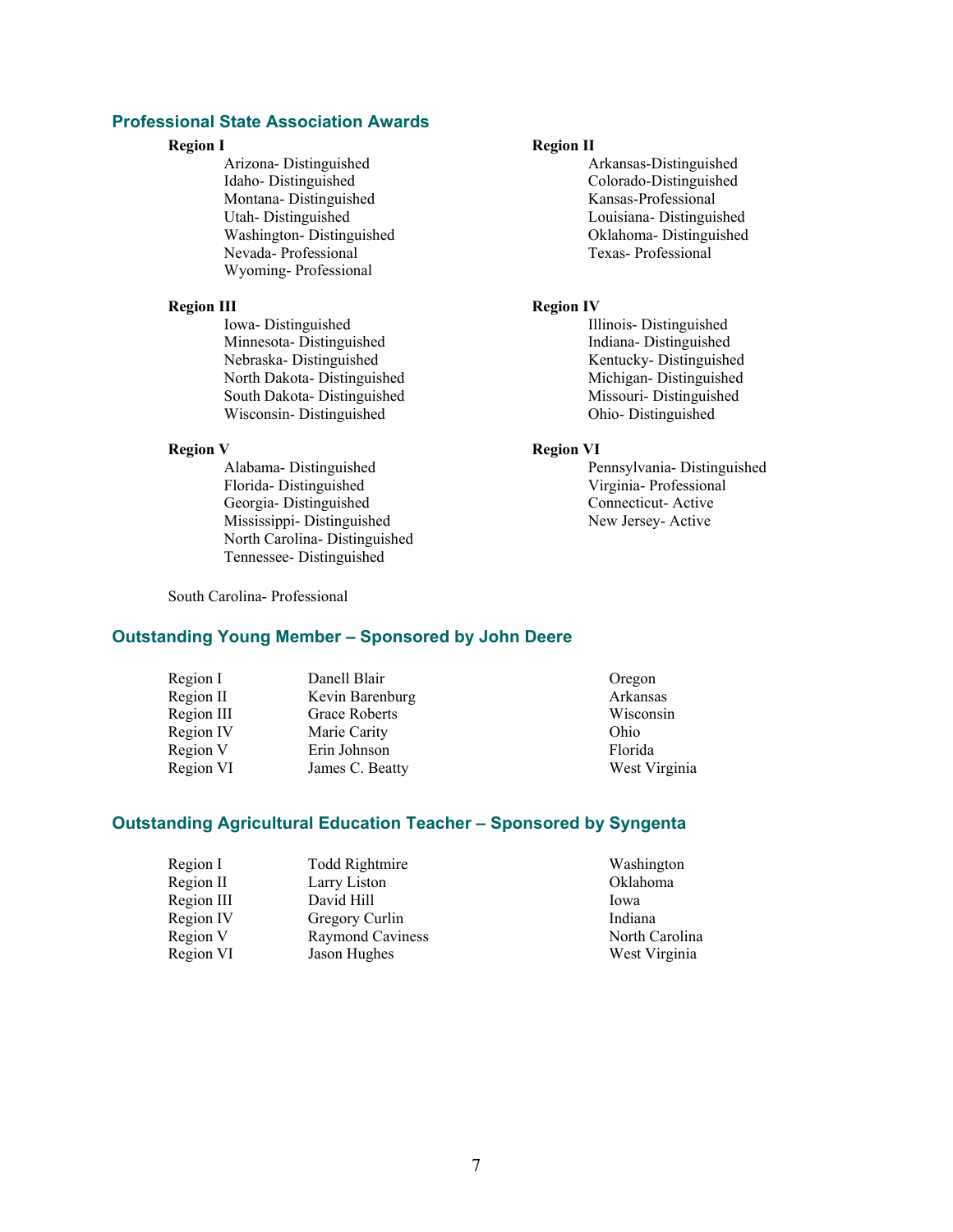## **Outstanding Middle/Secondary School Agricultural Education Program – Sponsored by Case IH**

| Region I   | Yelm High School              | Washington     |
|------------|-------------------------------|----------------|
|            | Dusti Nash                    |                |
| Region II  | Centre High School            | Kansas         |
|            | Cary Granzow                  |                |
| Region III | Monticello High School        | Iowa           |
|            | Brian Feldpausch              |                |
| Region IV  | Alma High School              | Michigan       |
|            | Burton A. Henry               |                |
| Region V   | Southern Nash High School     | North Carolina |
|            | Mike Bartholomew              |                |
| Region VI  | Edward W. Wyatt Middle School | Virginia       |
|            | Teresa J. Lindberg            |                |

# **Outstanding Postsecondary/Adult Agricultural Education Program – Sponsored by Syngenta**

| Region I   | Yavapai Community College             | Arizona        |
|------------|---------------------------------------|----------------|
|            | James Perey                           |                |
| Region II  | Mid America Technology Center         | Oklahoma       |
|            | Everett Wollenburg                    |                |
| Region III | Minnesota West Community & Technical  | Minnesota      |
|            | Dennis Schroeder                      |                |
| Region IV  | Commericial Turf and Grounds Mgmt.    | Missouri       |
|            | Sarah Denkler                         |                |
| Region V   | Central High Young Farmers            | North Carolina |
|            | Tim Maye                              |                |
| Region VI  | East Augusta Young Farmer Association | Virginia       |
|            | Garland E. King                       |                |

# **Teacher Mentor Awards – Sponsored by CEV Multimedia**

| Region I   | JoAnna A. Kotar     | Montana      |
|------------|---------------------|--------------|
| Region II  | Hals Beard          | Louisiana    |
| Region III | Mark Ketelhut       | South Dakota |
| Region IV  | Gary J. Geswein     | Indiana      |
| Region V   | <b>Richard Rose</b> | Tennessee    |
| Region VI  | Cyndee Roszel       | New Jersey   |
|            |                     |              |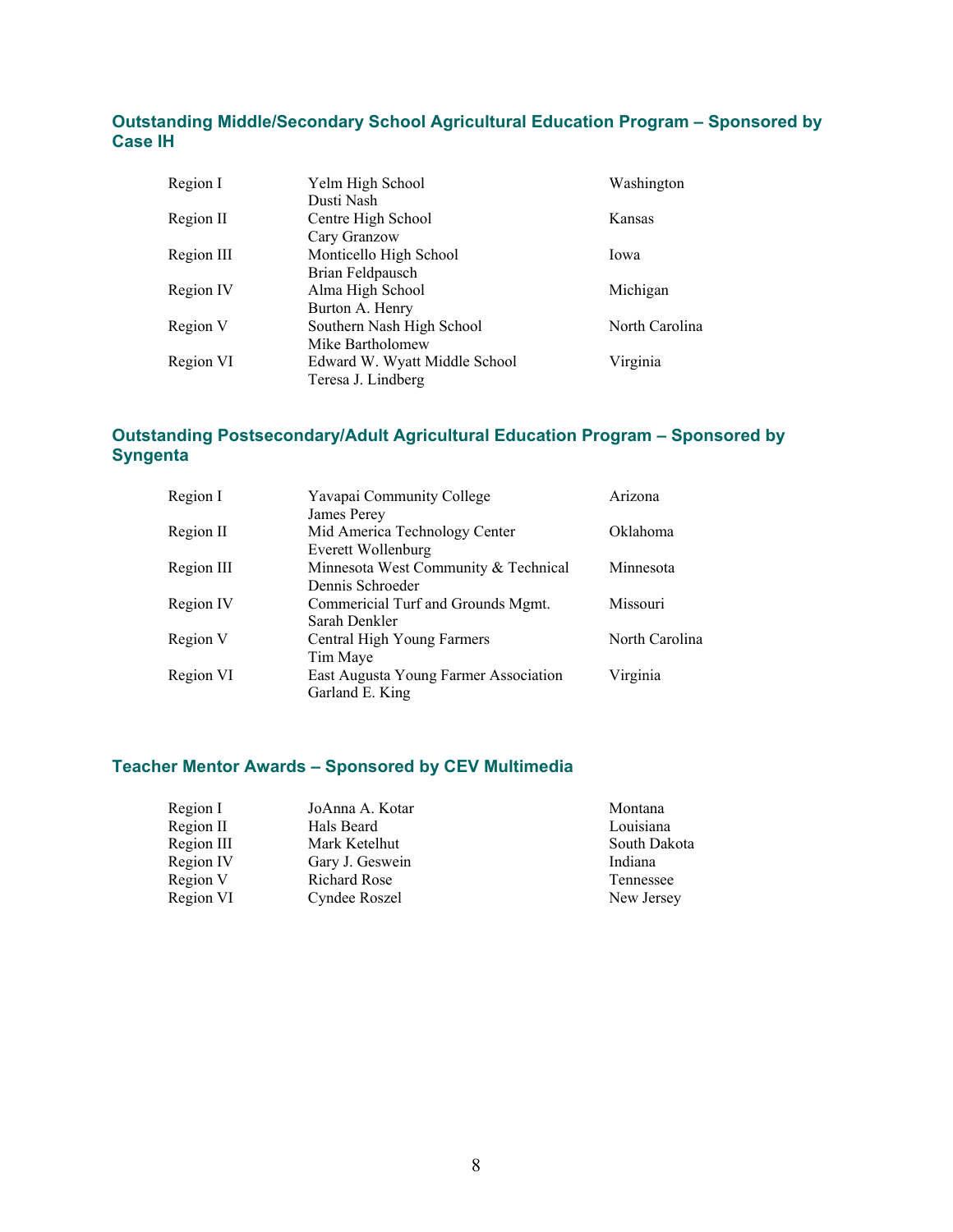## **Teachers Turn the Key Awards – Sponsored by Dodge Division and DaimlerChrysler Corporation**

| Region I   | Ben Meyer<br>Justin Patten<br>Kasee Sweat<br>Kimberely A. Gallagher<br>Mackenzie Behrle<br>Patrick Wellert<br>Sara Groeneweg<br>Stacy L. Child<br>Tamara J. Whitcomb | Montana<br>Idaho<br>Utah<br>Montana<br>Oregon<br>Arizona<br>Washington<br>Wyoming<br>Washington                  |
|------------|----------------------------------------------------------------------------------------------------------------------------------------------------------------------|------------------------------------------------------------------------------------------------------------------|
| Region II  | Gaea Wimmer<br>Nick Brown<br>Sadie G. Phelps<br>Saralynn Brown<br>Sheyenne Krysher                                                                                   | Kansas<br>Oklahoma<br>Louisiana<br>Colorado<br>Texas                                                             |
| Region III | Aaron Kilsdonk<br>Amanda Buynak<br>Jeff Eppen<br>Matthew S. Kriefels<br>Michael Christopherson<br>Monty Larson<br>Pandi Pittman<br>Ryan M. Foor                      | Wisconsin<br>North Dakota<br>Minnesota<br>Nebraska<br>South Dakota<br>Nebraska<br>South Dakota<br>lowa           |
| Region IV  | Alissa F. Smith<br><b>Emily Marie Opper</b><br>Jay Solomonson<br>Jody French<br>Kari L. Beckner<br>Ryan Wildman<br>Tammy Vogler                                      | Kentucky<br>Michigan<br>Illinois<br>Indiana<br>Ohio<br>Illinois<br>Missouri                                      |
| Region V   | Daryl Behel<br>Erin Emery Elixson<br>Karen Cook<br>Mindy W. Sandifier<br>Philip McKie<br>Sherilee Strickland                                                         | Mississippi<br>Florida<br>Mississippi<br>South Carolina<br>Georgia<br>North Carolina                             |
| Region VI  | Christine P. White<br>David Steinfelt<br>James C. Beatty<br>Julia Rotman-Smith<br>Kevin Okes<br>Kristina Mayberry<br>Michele Sutton<br>Natalie Aurand                | Virginia<br>Pennsylvania<br>West Virginia<br>New York<br>West Virginia<br>New Jersey<br>New York<br>Pennsylvania |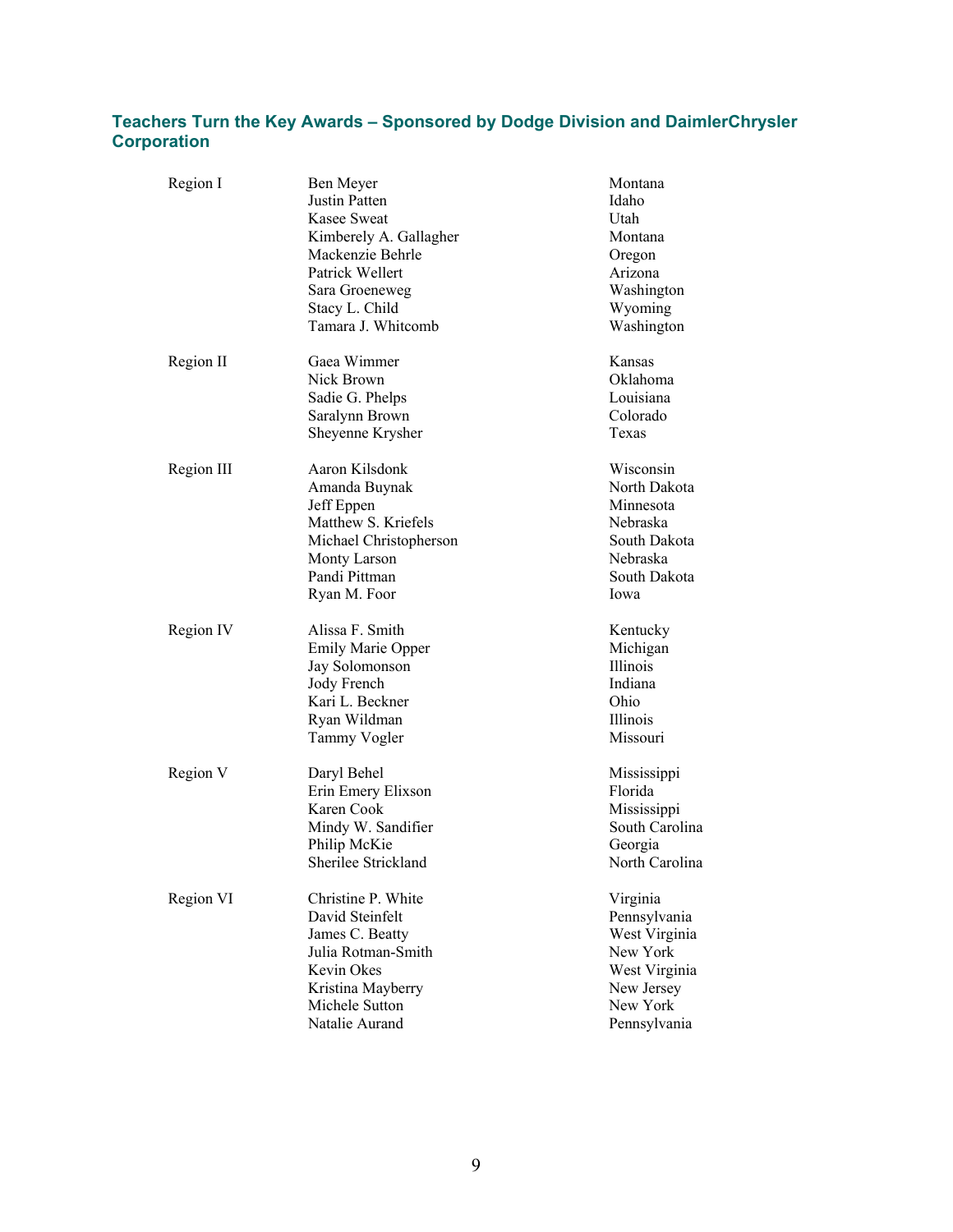# **Ideas Unlimited Awards – Sponsored by Delmar Thomson Learning**

| Region I   | Kasee Sweat        | Utah           |
|------------|--------------------|----------------|
| Region II  | Corey Wedel        | Colorado       |
| Region III | Robyn Graham       | Nebraska       |
| Region IV  | Eric Richer        | Ohio           |
| Region V   | Michael A. Johnson | North Carolina |
| Region VI  | Cheryl Matthewson  | Connecticut    |
|            |                    |                |

## **Outstanding Service Citation – Plaques Sponsored by the Animal Industry Alliance**

| Region I   | Dale Crawford      | Oregon    |
|------------|--------------------|-----------|
| Region II  | Mary R. Kane       | Kansas    |
| Region III | Gary Carl Anderson | Wisconsin |
| Region IV  | Robert Parsons     | Missouri  |
| Region V   | Steven Wade Gass   | Tennessee |
| Region VI  | Dan Swafford       | Virginia  |

# **Lifetime Achievement Awards – Sponsored by the National Pork Board**

| Region I   | Roy Hallstrom               | Washington   |
|------------|-----------------------------|--------------|
| Region II  | R. Bruce Frazier            | Louisiana    |
| Region III | Merle James Richter         | Wisconsin    |
| Region IV  | Dale Butcher                | Indiana      |
| Region V   | <b>Billy Michael Vestal</b> | Tennessee    |
| Region VI  | Doyle Elwood Paul           | Pennsylvania |

# **Outstanding Cooperation Award – Plaques Sponsored by Forrest T. Jones & Company**

| Region I   | <b>Ron Dinius</b>                    | Washington         |
|------------|--------------------------------------|--------------------|
|            | Mt. Baker High School                |                    |
| Region II  | Larry Erpelding                      | Kansas             |
|            | Kansas State University              |                    |
| Region III | W. D. Hoard & Sons                   | Wisconsin          |
|            | The National Dairy Farm Magazine     |                    |
| Region IV  | Don Copenhaver                       | Missouri           |
| Region V   | William "Billy" McCoy                | <b>Mississippi</b> |
|            | Mississippi House of Representatives |                    |
| Region VI  | Michael S. Brammer                   | Pennsylvania       |
|            | Pennsylvania FFA Association         |                    |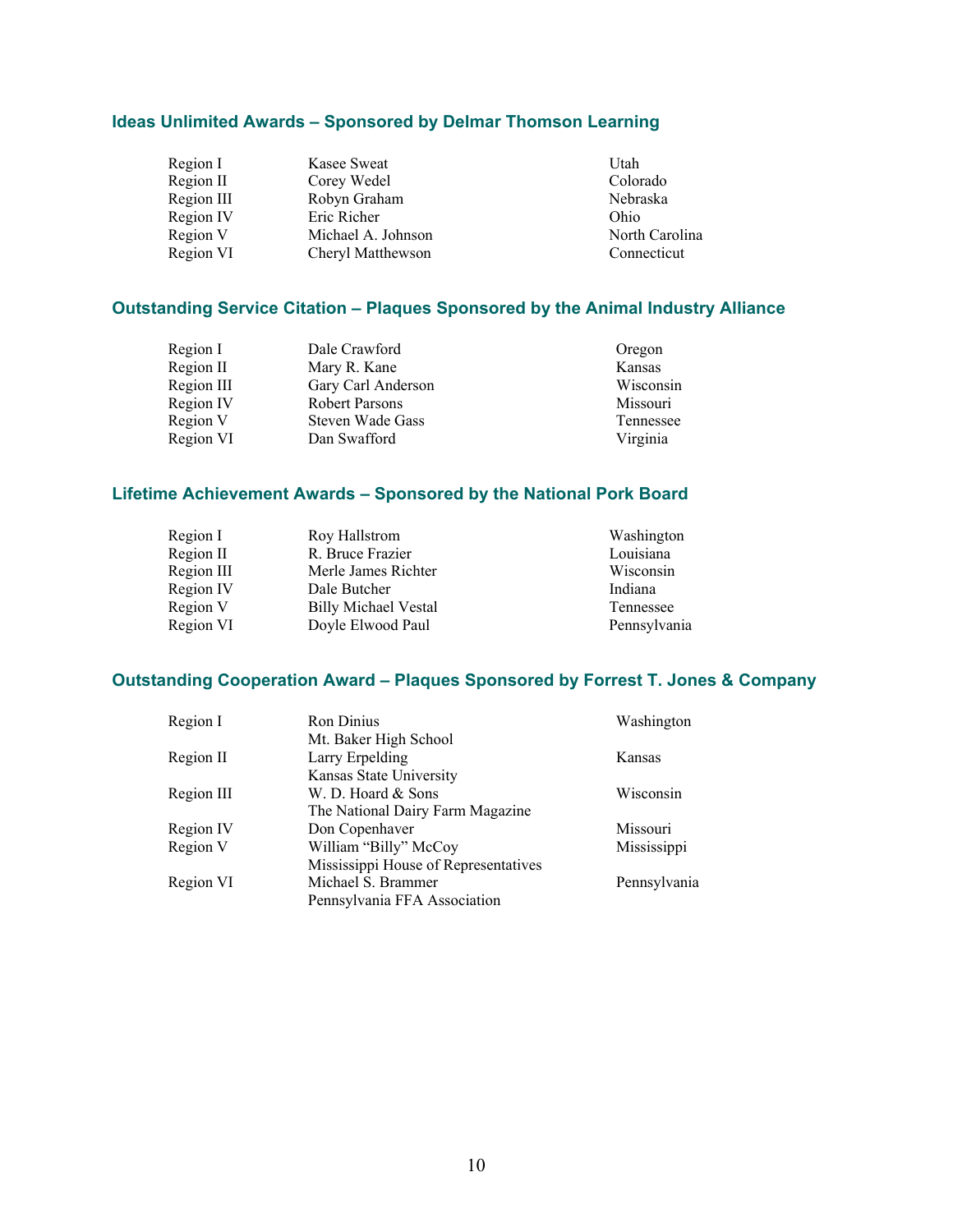#### **Future Teacher Scholarships**

Jeremy Fish, Eastbrook High School, Sweetser, IN Teachers: Mr. Jeff Bernaix & Mr. Kevin Plumier Stephanie Florence, LaRue County High School, Hodgenville, KY Teachers: Mr. Tim Quiggins & Ms. Misty Bivens Briana Hargett, Smyrna High School, Dover, DE Teachers: Mr. Keith Shane, Mr. Jim Harrison, & Mr. Russ Stinson April Harris, Winchester Community High School, Ridgeville, IN Teacher: Mr. Keith Snyder Whitney Hill, West Columbus High School, Cerro Gordo, NC Teachers: Fred McPherson, Jeff Parris and Carlton Campbell Amber Johnson, Pine Grove High School, Ripley, MS Teacher: Mr. John-Grady Taylor Keith Konradi, Jac-Cen-Del High School, Batesville, IN Teacher: Ms. Charlotte Salkeld Alex Lauffer, Garden Spot High School, Narvon, PA Teachers: Robert Lauffer, Kara Graver & Traci Marchini Heather Lyerly, South Rowan High School, Salibury, NC Teachers: Mr. David Cress & Mr. David Overcash Colbi Parker, Bruce High School, Bruce, MS Teacher: Mr. Ted Camp

#### **Upper Division Scholarships**

(Funded by a sponsorship from Thomson Delmar Learning and from proceeds from the 50-50 Raffle at the 2004 NAAE convention.)

Michael Blake Berry Clemson University Amir Masoud Faghih Purdue University Lindsey Suzanne George Kansas State University Nona Kay Hunt West Virginia University Amanda Thomas James University of Florida Mary Elizabeth LaValla University of Minnesota Claudia Nicole Meeks University of Kentucky Kathryn Anne Murray University of Georgia

Angela Marie Browning California State University, Chico Ginnie Catherine Bushong The University of Arizona Amber Dawn Haughland University of Nebraska- Lincoln Leah Naomi Johnson University of Wisconsin- River Falls Austin Blake Swafford University of Missouri- Columbia Lyndsey Anne Volkmer University of Nebraska- Lincoln Anna Jean Warner West Virginia University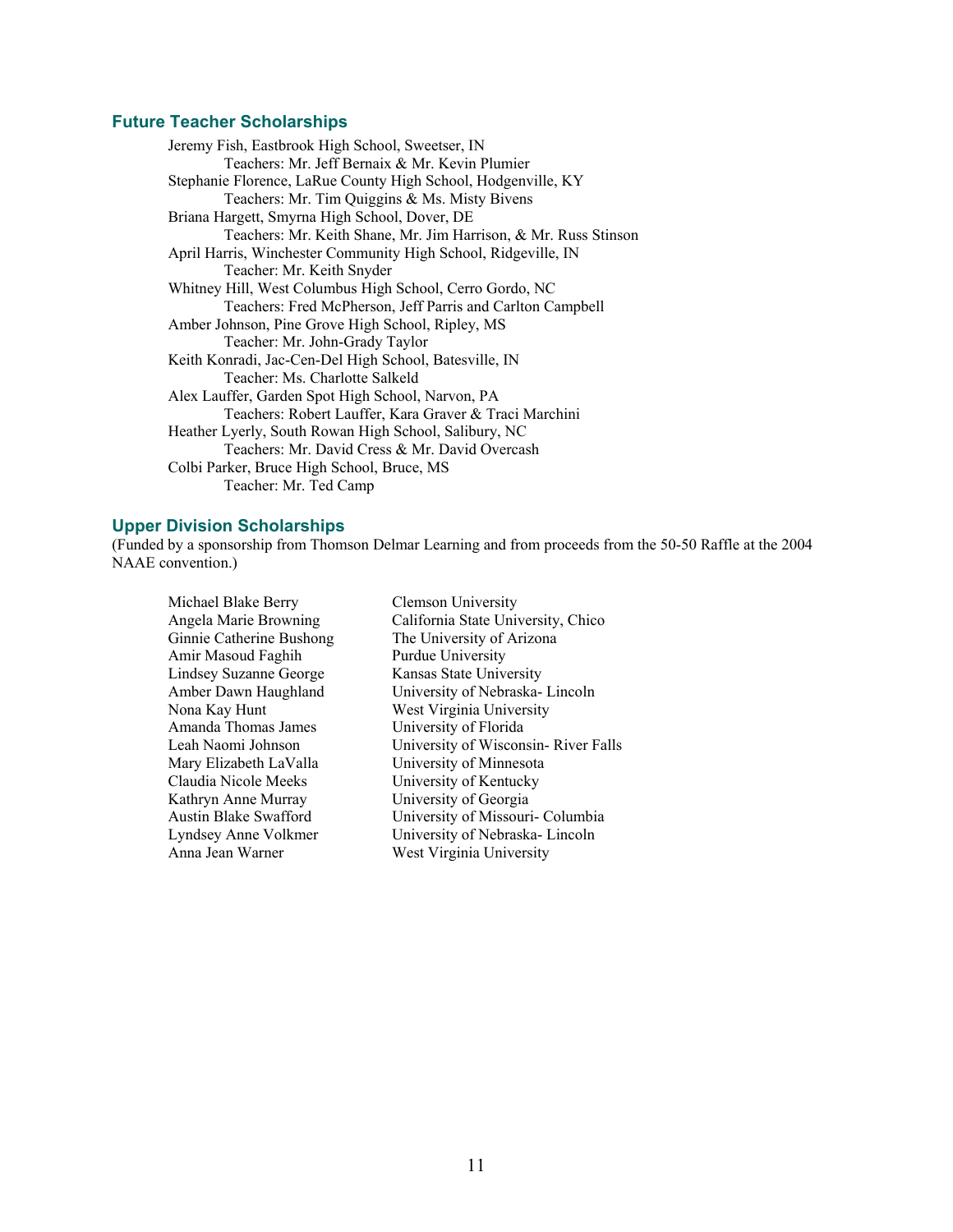# **Major Convention Sponsors**

#### **Outstanding Ag Ed Teacher Awards**

Ms. Sarah Hull Vice President of Corporate Communications and Public Affairs **Syngenta**  1399 New York Avenue, 7th Floor Suite 750 Washington, DC 20005 phone: (202) 737-8915 fax: (202) 347-8758

#### **Outstanding Postsecondary/Adult Ag Ed Program Awards**

Ms. Sarah Hull Vice President of Corporate Communications and Public Affairs **Syngenta**  1399 New York Avenue, 7th Floor Suite 750 Washington, DC 20005 phone: (202) 737-8915 fax: (202) 347-8758

#### **Outstanding Young Member Awards**

Ms. Cheryl Salley Manager, Community Relations and Sponsored Programs Deere and Company 1515 River Drive; 2nd Floor Moline, Illinois 61265 phone: (309) 748-7961 fax: (309) 748-7953

#### **Outstanding Middle/Secondary School Ag Ed Program Awards**

Mr. Dennis Hann Distribution and Business Opportunity Development **CNH** 500 Diller Avenue P.O. Box 1895 New Holland, Pennsylvania 17557-0903 phone: (717) 355-1499 fax: (717) 355-3890

#### **Teachers Turn the Key Awards**

Ms. Robbyn Shulman Manager, Commercial Communications Dodge Division and DaimlerChrysler Corporation Fund CIMS 485-05-11 1000 Chrysler Drive Auburn, Michigan 48326 phone: (248) 512-0189 fax: (248) 512-1758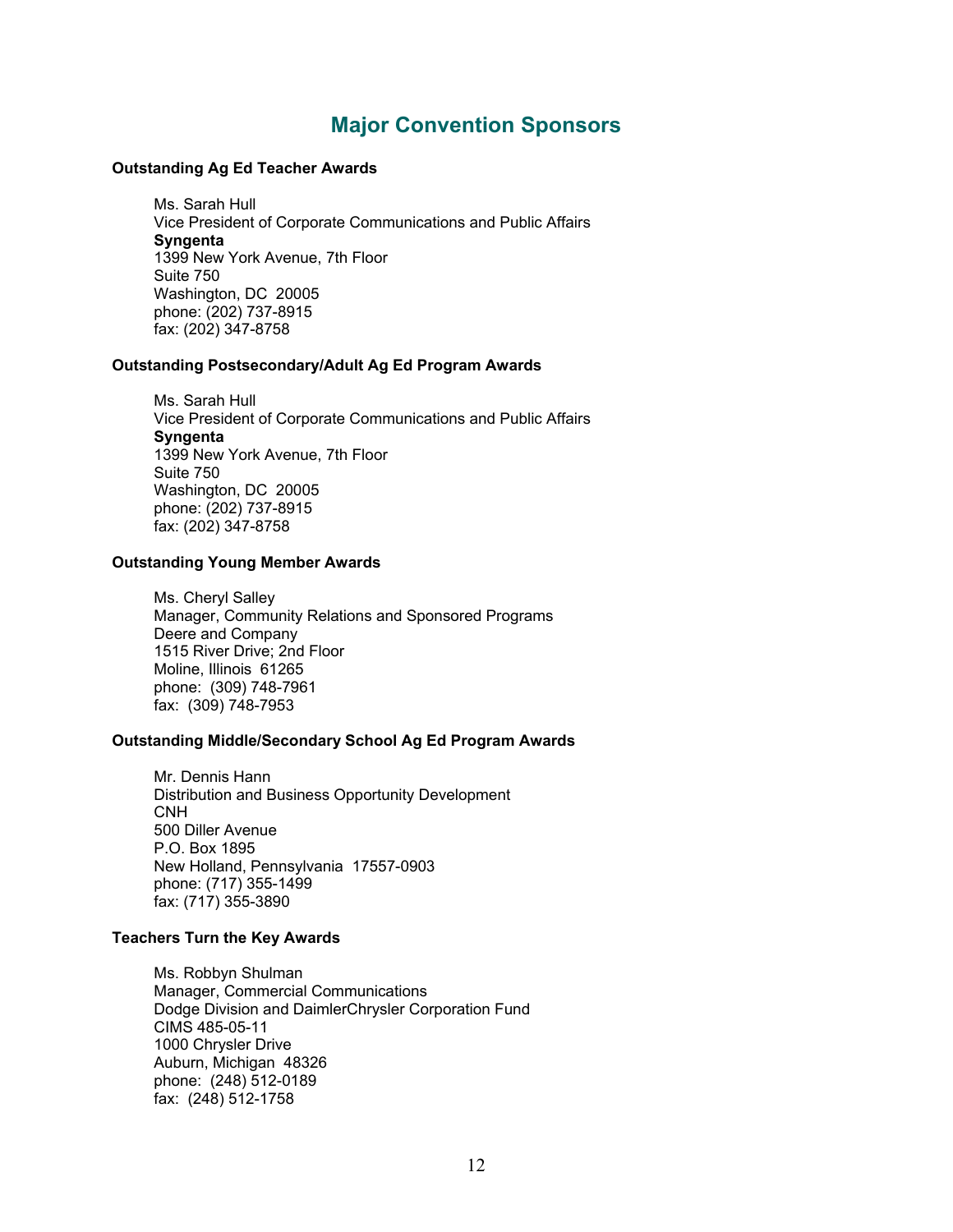#### **Ideas Unlimited Awards**

Mr. Dave Rosenbaum Mr. Tim O'Leary Acquisitions Editor, Agrisciences National School Manager Delmar Learning Delmar Learning Executive Woods, 5 Maxwell Drive Executive Woods, 5 Maxwell Drive Clifton Park, New York 12065-2919 Clifton Park, New York 12065-2919 phone: (800) 998-7498 ext. 4811 phone: (800) 998-7498, ext. 2561 fax: (518) 881-1250

fax: (518) 881-1250

#### **Teacher Mentor Awards**

Dr. Gordon Davis President CEV Multimedia 1020 SE Loop 289 Lubbock, Texas 79404 phone: (800) 922-9965 fax: (806) 745-5300

#### **Organizational Members and Business Partners Reception**

Mr. Thomas Phillips **Mr. Thomas Phillips** Ms. Phyllis Buchanan Director, Pioneer Community Investment **Dupont** Pioneer HiBred International P.O. Box 80030 DuPont Agriculture and Nutrition Wilmington, Delaware 19880-0030 P.O. Box 1014 phone: (302) 695-6778 Johnston, Iowa 50131-1014 fax: (302) 695-6794 phone: (515) 334-6816 fax: (515) 248-4842

#### **Opening Session Continental Breakfast**

Dr. Laurence M. Crane Director, Education and Training National Crop Insurance Services 8900 Indian Creek Parkway, Suite 600 Overland Park, Kansas 66210 phone: (913) 685-2767, x. 415 fax: (913) 685-3080

### **State President's Luncheon**

Mr. Cliff Ratliff Mr. Fred Wheeler National Product Manager National Product Manager Secretary, Trust for Insuring Educators Applied Technologies / Learning Labs, Inc. Forrest T. Jones & Company, Inc. 66 Switch Road SW 6515 P. O. Box 1419 Reston, Virginia 22090-3303 Calhoun, Georgia 30701 **blue built being the Callysian Calloun, Georgia 30701 phone: (703) 318-8189** phone: (800) 334-4943 fax: (703) 318-7554 fax: (706) 629-6761

1760 Reston Parkway, Suite 515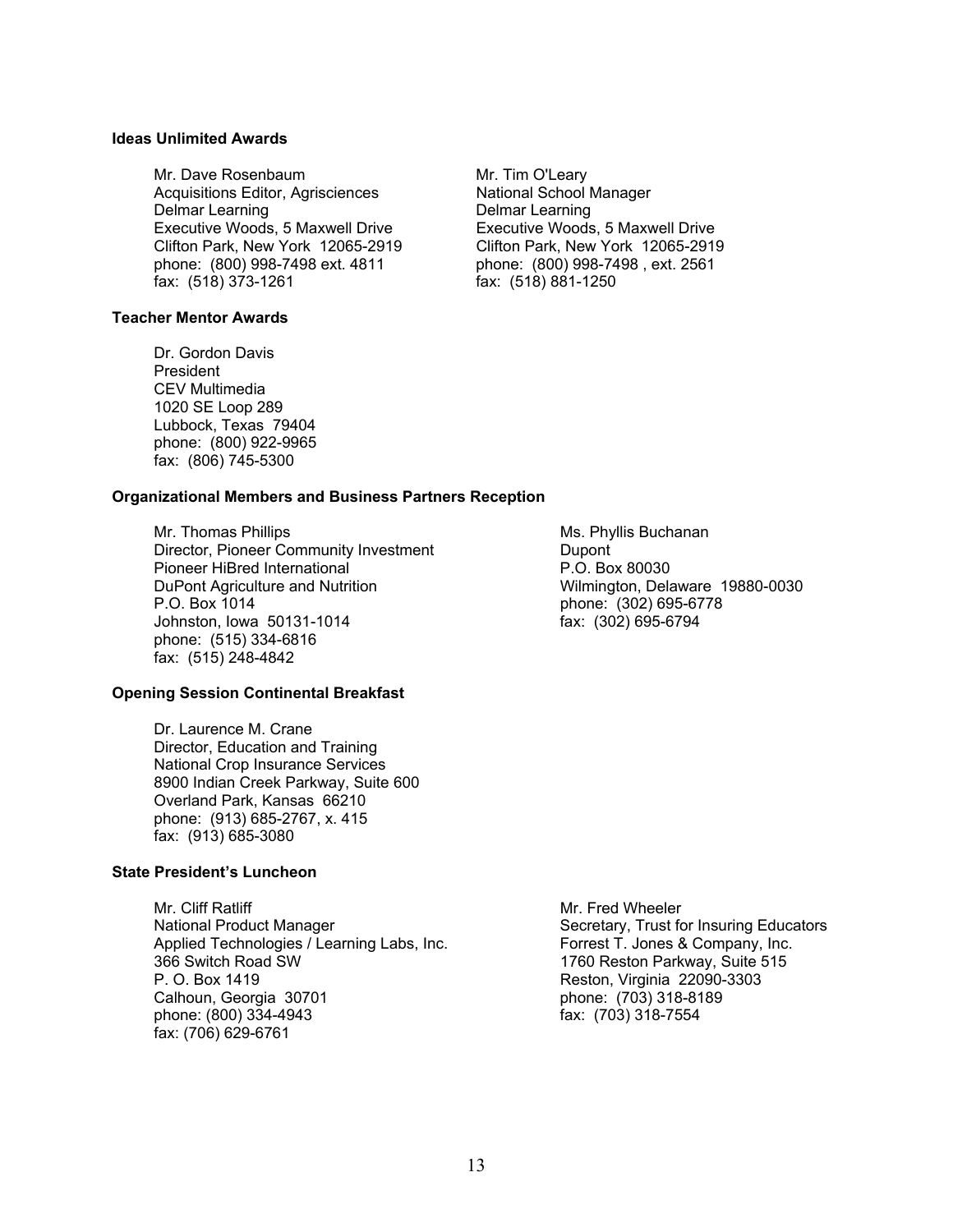#### **Retiring Officer Recognition**

Mr. Gary Farmer **Director** AAVIM 220 Smithonia Road Winterville, Georgia 30683-9527 phone: (800) 228-4689 or (706) 742-5355 fax: (706) 742-7005

### **Outstanding Cooperation Awards**

Mr. Fred Wheeler Secretary, Trust for Insuring Educators Forrest T. Jones & Company, Inc. 1760 Reston Parkway, Suite 515 Reston, Virginia 22090-3303 phone: (703) 318-8189 fax: (703) 318-7554

#### **Outstanding Service Citation Awards**

Ms. Kay N. Johnson Vice President Animal Agriculture Alliance 1501 Wilson Boulevard, Suite 1100 Arlington, Virginia 22209 phone: (703) 562-1412 fax: (703) 524-1921

### **Lifetime Achievement Awards**

Mr. David Meisinger Assistant Vice President of Education Services National Pork Board P.O. Box 9114 Des Moines, Iowa 50306 phone: (515) 223-2767 fax: (515) 223-2646

#### **Professional State Association Awards**

Mr. Alan Krysan President Hobar Publications 3943 Meadowbrook Road Minneapolis, Minnesota 55426 phone: (952) 938-9330 fax: (952) 938-7353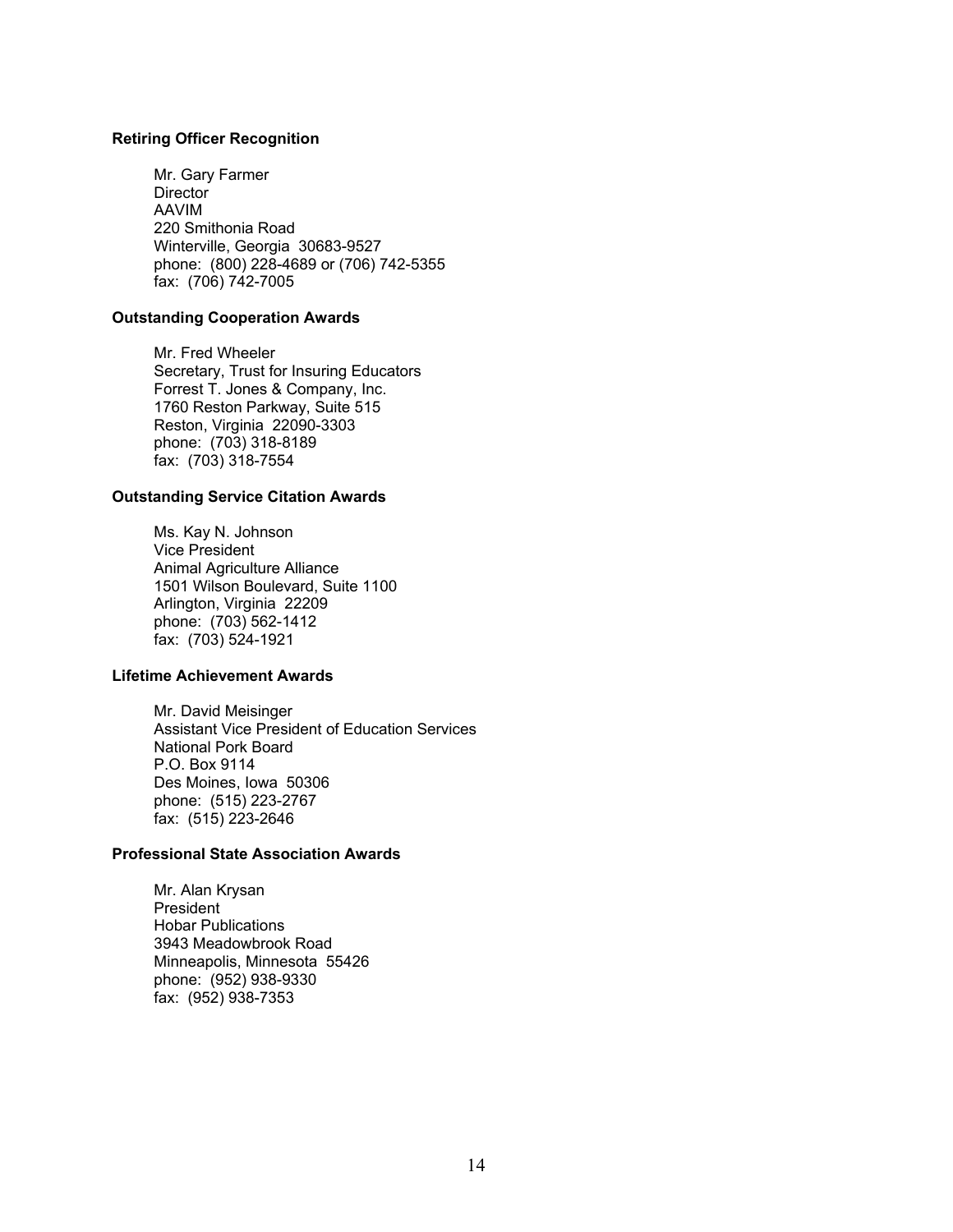#### **General Convention Sponsorship**

Mr. Steve Schaaf Community Investment Program Manager Pioneer HiBred International, Inc. 9550 White Oak Lane, Suite 100 P.O. Box 1014 Johnston, Iowa 50131-1014 phone: (515) 270-3915 fax: (515) 334-6886

#### **Dupont Agriscience Institute**

Ms. Phyllis Buchanan Ms. Belinda Fox<br>
Dupont Ms. Belinda Fox<br>
National Sales M P.O. Box 80030 Lab-Aids Wilmington, Delaware 19880-0030<br>
phone: (302) 695-6778 634 US 224<br>
Greenwich, Ohio 44837 phone: (302) 695-6778 fax: (302) 695-6794 phone: 800-381-8003 x 141

#### **Convention Tote Bags**

Michele Moskos Distance Learning & Off-campus Instruction Texas Tech University (Doc @ Distance) Box 42191 Lubbock, TX 79409-2191 phone: 806-742-7277

#### **Awards Luncheon**

Mark Leitman Director, Agriculture Programs Propane Education and Research Council 1140 Connecticut Ave. N.W. Suite 1075 Washington, DC 20036 Phone: 202-452-8975

National Sales Manager for SEPUP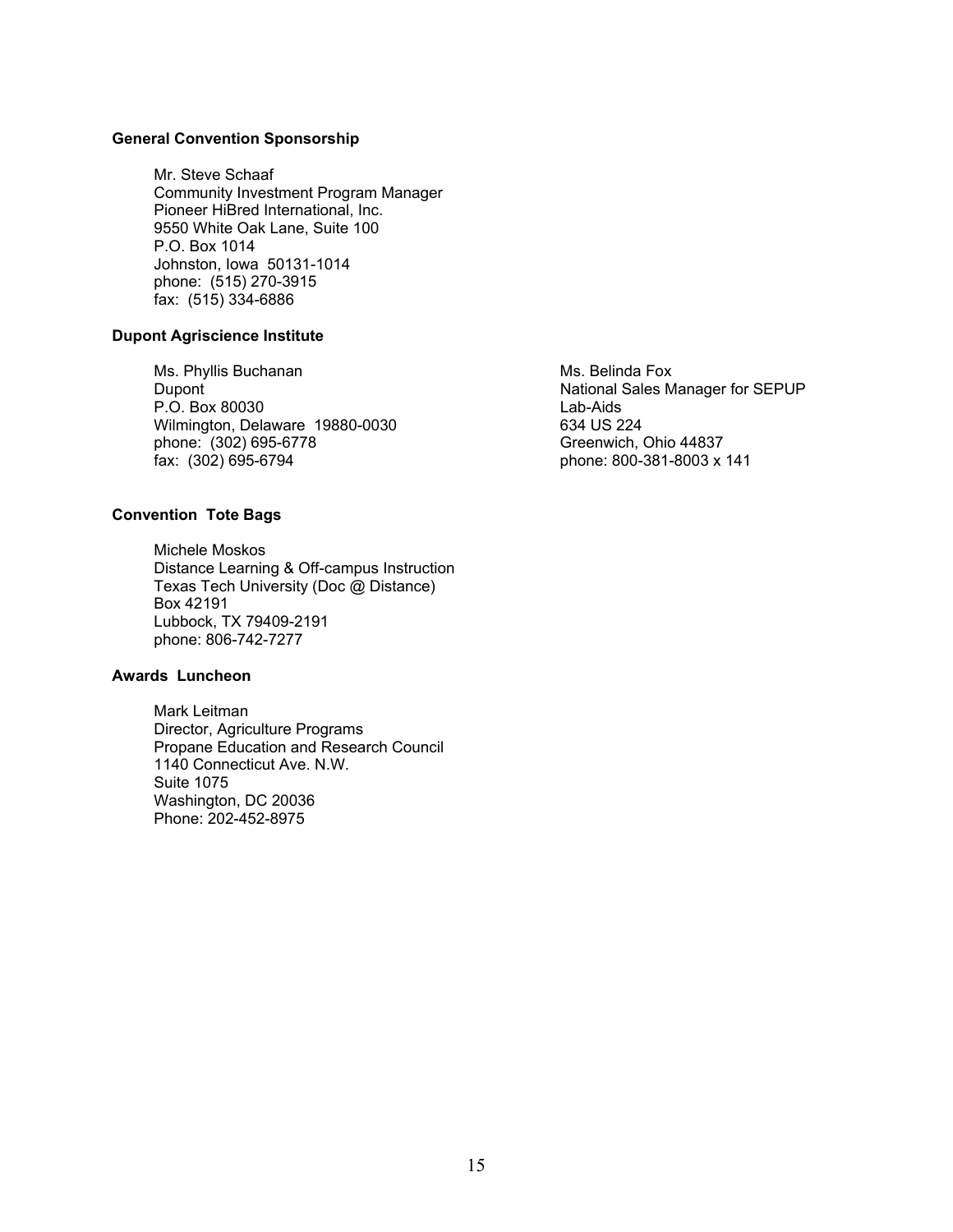# **Additional Major Annual Sponsors**

#### **Newsletter Printing and Partial Mailing, Door Prizes, and more**

Dr. Will Waidelich **Director** Curriculum Materials Service The Ohio State University 1114 Chambers Road Columbus, Ohio 43210-1067 phone: (614) 292-2817 fax: (614) 292-4919

#### **NAAE/Florida Citrus Future Teachers Scholarships**

Mr. Dan Gunter Florida Department of Citrus P.O. Box 148 Lakeland, Florida 33802-0148 phone: (863) 499-2469

#### **Thomson Delmar Learning/NAAE Upper Division Ag Ed Scholarships**

Mr. Dave Rosenbaum **Mr. Tim O'Leary** Acquisitions Editor, Agrisciences National School Manager Thomson Delmar Learning<br>
Executive Woods. 5 Maxwell Drive<br>
Executive Woods. 5 Maxwell Drive<br>
Thomson Delmar Learning Clifton Park, New York 12065-2919 phone: (800) 998-7498 ext. 4811 phone: (800) 998-7498 , ext. 2561 fax: (518) 373-1261 fax: (518) 881-1250

Executive Woods, 5 Maxwell Drive<br>Clifton Park, New York 12065-2919

#### **ANLA/NAAE Enhancing Nursery and Landscape Instruction Grant Program**

Mr. Robert J. Dolibois, CAE Executive Vice President American Nursery and Landscape Association 1000 Vermont Avenue, NW Suite 300 Washington, DC 20005-4914 phone: (202) 789-2900 fax: (202) 789-1893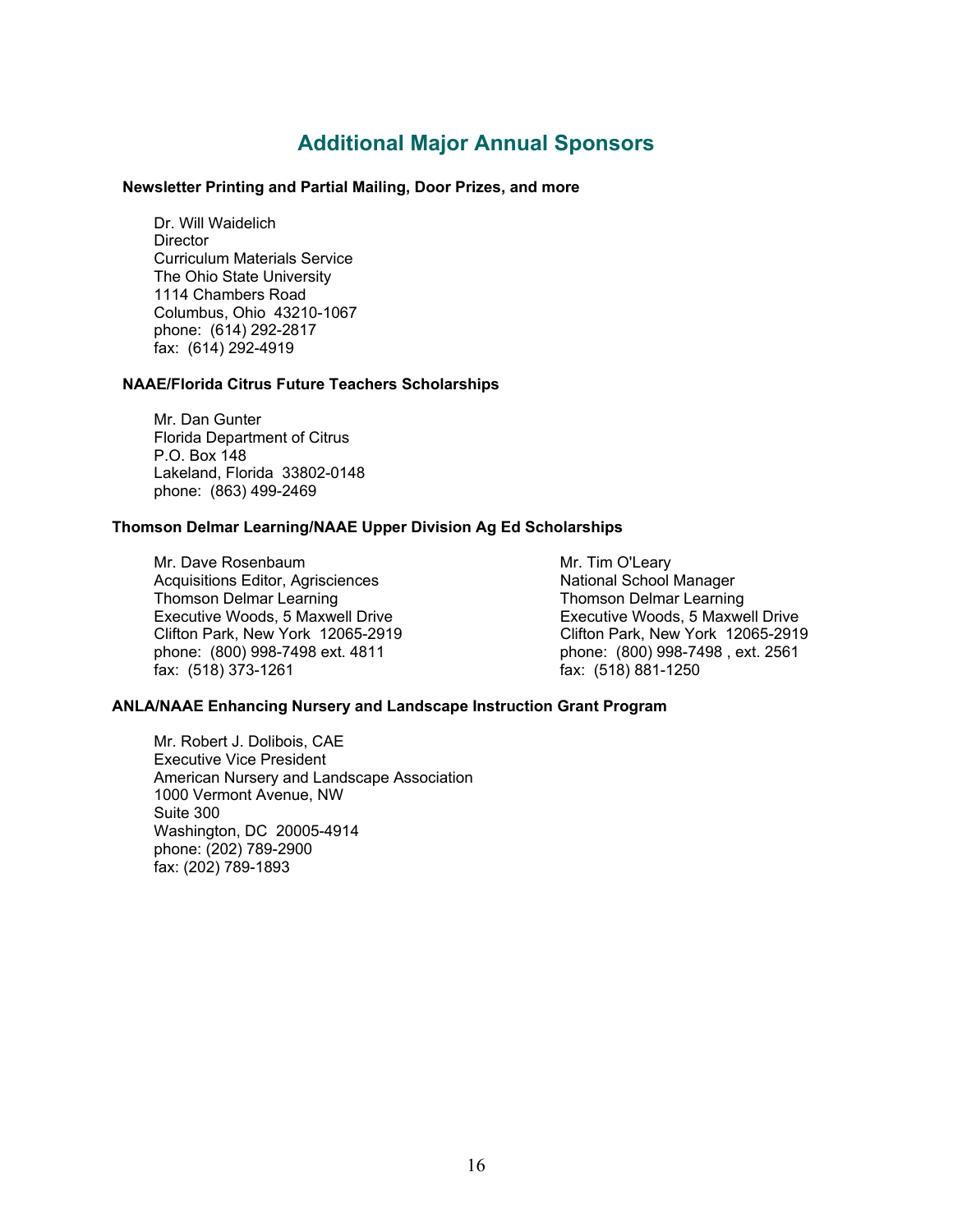# **Organizational Members**

AAVIM Mr. Gary Farmer **Director** 220 Smithonia Road Winterville, GA 30683 Phone: (706) 742-5355 Fax: (706) 742-7005 Email: gary@aavim.com Website: www.aavim.com

AgCareers.Com Mr. Eric Spell President 102 East Main Street Clinton, NC 28328 Phone: (910) 592-9417 Fax: Email: Website: www.agcareers.com

AgrowKnowledge Ms. Debi Orr 6301 Kirkwood Blvd. SW, 107 Washington Hall Cedar Rapids, IA 52406 Phone: (319) 398-7108 Fax: (319) 398-7109 Email: debi.orr@kirkwood.edu Website: www.agroknow.org

Applied Technologies (A Division of Learning Labs) Mr. Cliff Ratliff Agri-Sciences Specialist P. O. Box 1419 Calhoun, GA 30703 Phone: (800) 334-4943 Fax: (706) 629-3498 Email: cliff.ratliff@lli.com Website: www.lli.com

#### CAERT Mr. Joe Webel

Director, Marketing and Instructional Technologie 201 N. Vermilion St., 2nd Floor, PO Box 50 Danville, IL 61832 Phone: (217) 446-0500 Ext. 22 Fax: (217) 446-9706 Email: jwebel@caert.net Website: http://www.caert.net

Actimax Learning Dr. Neil Knobloch President #321, 907 W. Marketview Dr., Suite 1 Champaign, IL 61822 Phone: (217) 903-4200 Fax: Email: neil@actimaxlearning.com Website: http://www.actimaxlearning.com

AgEdNet.Com -- Stewart-Peterson Group Ms. Kathy Muth Director of Educational Services 137 South Main Street West Bend, WI 53095 Phone: (800) 236-7862 or (414) 334-9779 Fax: (414) 334-6225 Email: info@stewart-peterson.com Website: www.stewart-peterson.com

American Association for Laboratory Animal Science (AALAS) Ms. Jill Worley Community Services Coordinator 9190 Crestwyn Hills Drive Memphis, TN 38125-8538 Phone: (901) 754-8620 Fax: (901) 753-0046 Email: Jill.Worley@aalas.org Website: http:/www.aalas.org

Bullying Hurts, LRNCO, LLC Mrs. Darlene R. Nash V.P., Secretary P. O. Box 492 Woodstown, NJ 8098 Phone: (856) 769-3621 or (307) 254-0603 Fax: Email: bullyinghurts@aol.com Website: http://www.bullyinghurts.com

CEV Multimedia Dr. Gordon Davis President 1020 SE Loop 289 Lubbock, TX 79404 Phone: (800) 922-9965 Fax: (806) 745-5300 Email: cev@cev-inc.com Website: www.cev-inc.com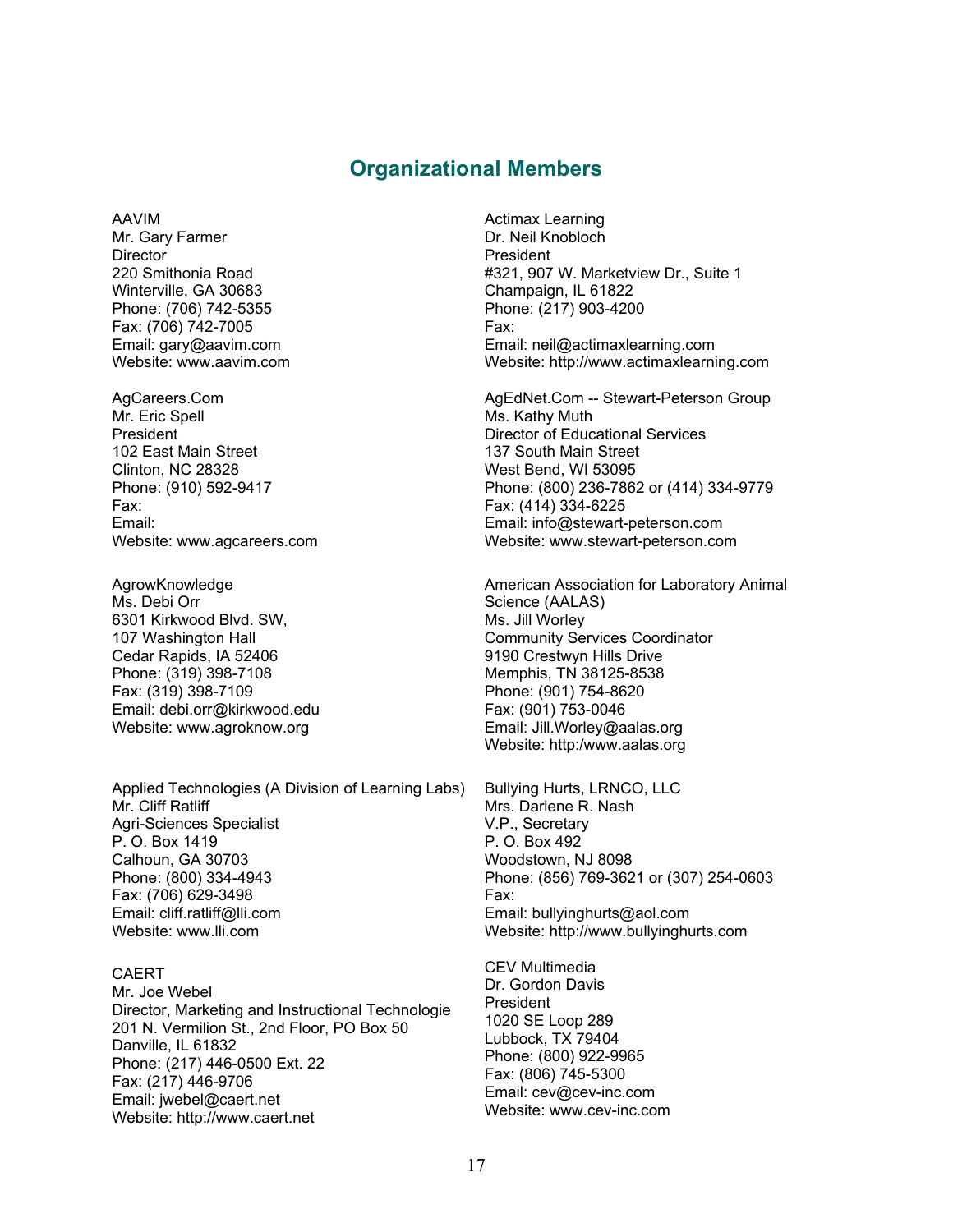Curriculum Materials Service -- Ohio State Univ. Dr. Will Waidelich **Director** 254 Ag. Admin. Bldg., 2120 Fyffe Road Columbus, OH 43210-1067 Phone: (614) 292-6462 Fax: (800) 292-4919 Email: waidelich.1@osu.edu Website: www-cms.ag.ohio-state.edu

DEPCO, LLC Mr. Rod Murphy AgriScience Manager P.O. Box 178 Pittsburg, KS 66762 Phone: (620) 231-0019 Fax: (620) 231-0024 Email: rmurphy@depcollc.com Website: www.depcollc.com

Florida Fruit Association, Inc. Mr. Leo George President 716 20th Avenue Vero Beach, FL 32962-1415 Phone: (800) 613-7848 Fax: (561) 978-5705 Email: LSG@duda.com Website: www.fundraisingfruit.com

Gothic Arch Greenhouses, Inc. Mr. W. H. (Buzz) Sierke, Jr. President PO Box 1564 Mobile, AL 36633-1564 Phone: (800) 531-4769 Fax: (251) 432-2655 Email: bsierke@comcast.net Website: www.gothicarchgreenhouses.com

Hummert International Mr. Peter Hummert General Manager 4500 Earth City Expressway Earth City, MO 63045 Phone: (314) 506-4500 Fax: (314) 506-4510 Email: sales@hummert Website: www.hummert.com Delmar Thomson Learning Mr. Tim O'Leary National School Manager Executive Woods, 5 Maxwell Drive Clifton Park, NY 12065-2919 Phone: (800) 998-7498 , ext. 2561 Fax: (518) 881-1250 Email: tim.oleary@thomsonlearning.com Website: www.delmar.com

Design Imaging Group, Inc. Mr. John Tilton CEO 320 Long Island Avenue Holtsville, NY 11747 Phone: (800) 776-0103 Fax: (631) 654-8046 Email: JTilton@designimaginggroup.com Website: http://www.designimaginggroup.com

Forrest T. Jones & Company Mr. Fred Wheeler Association Sales Director 1760 Reston Parkway, Suite 303 Reston, VA 20190 Phone: (703) 318-8189 Fax: (703) 318-7554 Email: Website: www.ftj.com

Hobar Publications -- Finney Company Mr. Alan E. Krysan President 3943 Meadowbrook Road Minneapolis, MN 55426 Phone: (952) 938-9330 Fax: (952) 938-7353 Email: feedback@finney-hobar.com Website: www.finney-hobar.com

I Support Learning Mr. Steve Waddell Development and Training P. O. Box 398 Olathe, KS 66051 Phone: (913) 393-2518 Fax: (913) 768-9648 Email: swaddell@isupportlearning.com Website: http://www.isupportlearning.com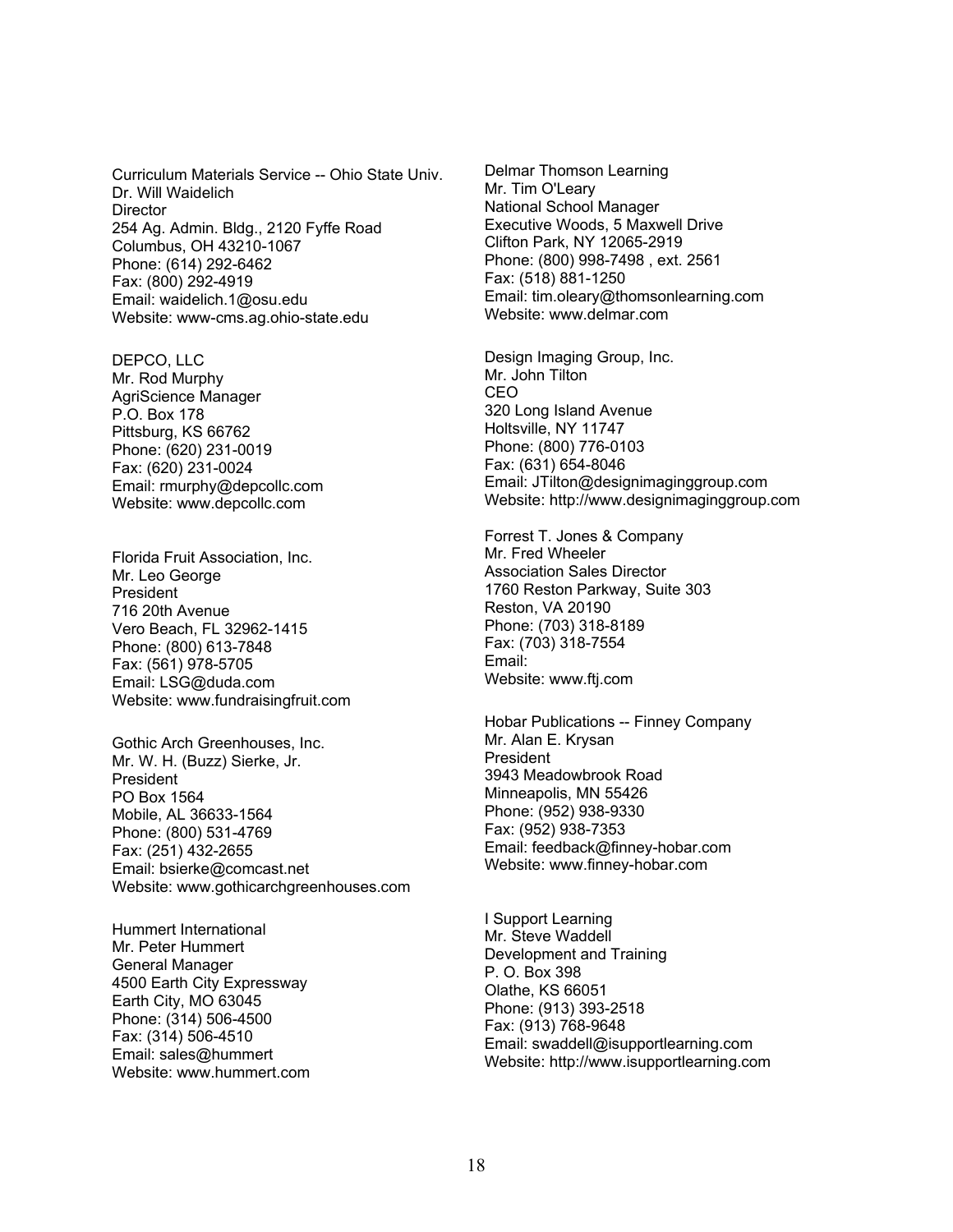International Greenhouse Company Mr. David George President 203 Market Street Sidell, IL 61876 Phone: (217) 288-9337 Fax: (217) 288-9084 Email: corp@igcusa.com Website: http://www.igcusa.com

Ivy Garth Seeds and Plants, Inc. Mr. Doug Bletcher 8140 Mayfield Road Chesterland, OH 44026 Phone: (440) 729-7690 Fax: (440) 729-7692 Email: doug@ivygarth.com Website: http://www.ivygarth.com

John Deere Publishing Ms. Lori Dhabalt John Deere Road Moline, IL 61265-8098 Phone: (309) 765-4951 Fax: (309) 765-5154 Email: Website: www.deere.com/aboutus/pub/jdpub/

Li-Cor Biosciences Mrs. Michelle Fosler Account Representative 4308 Progressive Avenue Lincoln, NE 68504 Phone: (402) 467-0779 Fax: (402) 467-0819 Email: mfosler@licor.com Website: http://www.licor.com

National Crop Insurance Service (NCIS) Mr. Laurence Crane Training/Education 8900 Indian Creek Parkway Overland Park, KS 66210-1567 Phone: (913) 685-2767 Fax: (913) 685-3080 Email: laurencec@ag-risk.org Website: www.ag-risk.org

ITCS Instructional Materials Mr. Ken McPheeters Team Leader, Instructional Support 1401 South Maryland Drive Urbana, IL 61801 Phone: (217) 244-5186 Fax: (217) 333-0005 Email: kmcpheet@uiuc.edu Website: http://www.aces.uiuc.edu/itcs/

JIST Publishing Ms. Acacia Martinez Publicist 8902 Otis Avenue Indianapolis, IN 46216 Phone: (877) 454-7877 Fax: (317) 613-4304 Email: amartinez@jist.com Website: http://www.jist.com

Jolly Farmer Products, INC. Mr. Peter Darrow P.O. Box 787 Houlton, ME 4730 Phone: 800-695-7300 Fax: 800-863-7814 Email: pdarrow@jollyfarmer.com Website: www.jollyfarmer.com

MeisterPro Information Resources Rick Melnick Business Director 37733 Euclid Avenue Willougby, OH 44094 Phone: 440-942-200 x 195 Fax: 440-942-0662 Email: rtmelnick@meistermedia.com Website:

National Food and Energy Council Mr. Richard Hiatt PO Box 309, 2333 Rombach Ave. Wilmington, OH 45177-0309 Phone: 937-383-0001 Fax: 937-383-0003 Email: info@nfec.org Website: nfec.org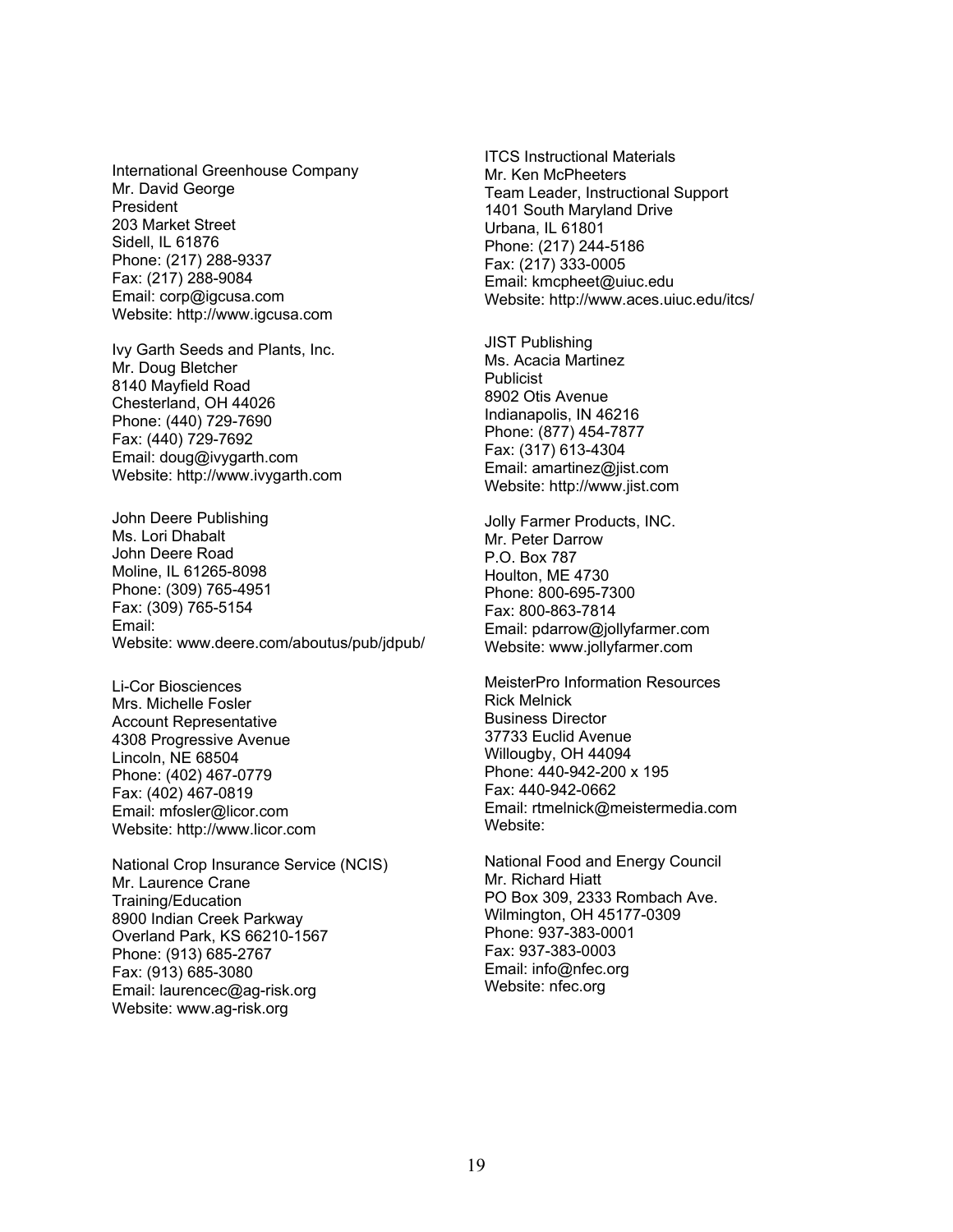National Grange Mrs. DoriAnn Gedris Director of Marketing and Sales 1616 H Street, NW Washington, DC 20006 Phone: (202) 628-3507, ext. 107 Fax: (202) 347-1091 Email: dgedris@nationalgrange.org Website: http://www.nationalgrange.org

San Luis Video Publishing Mr. Rick Smith 999 Pismo Avenue Los Osos, CA 93402 Phone: (805) 772-5485 or (805) 528-8322 Fax: (805) 528-7227 Email: slvp@slvideopublishing.com Website: www.slvideopublishing.com

Stuppy Greenhouse Mfg., Inc. Mrs. Linda Barnett Vice President - Sales P. O. Box 12456 North Kansas City, MO 64116 Phone: (800) 733-5025 Fax: (800) 423-1512 Email: greenhouse@stuppy.com Website: www.stuppy.com

The Popcorn Board Ms. Genny Bertalmio 401 N. Michigan Avenue Chicago, IL 60611-4267 Phone: (312) 644-6610 Fax: (312) 321-5150 Email: gbertalmio@sba.com Website: http://www.popcorn.org

Vernier Software and Technology Ms. Mandy Knoop Assistant Marketing Coordinator 13979 SW Millikan Way Beaverton, OR 97005 Phone: (503) 277-2299 Fax: (503) 277-2440 Email: info@vernier.com Website: http://www.vernier.com

National Pork Board Dr. David Meisinger Assistant Vice President of Education Services PO Box 9114 Des Moines, IA 50306 Phone: (515) 223-3525 Fax: (515) 223-2646 Email: david.meisinger@porkboard.org Website: www.porkboard.org

Specialized Data Systems Mr. Wally Hoffman PO Box 346 Parsons, KS 67357 Phone: (800) 438-7371 Fax: (620) 421-2127 Email: wallyh@farmbiz.com Website: www.farmbiz.com

Superior Growers Supply, Inc. Mr. Harley N. Smith Hydroponics Consultant 4870 Dawn Avenue East Lansing, MI 48823 Phone: (517) 332-2663 Fax: (517) 332-6218 Email: harley@a1access.net Website: www.sgs-hydroponic.com

University of Kentucky College of Agriculture Distance Learning Programs Jamie Dunn Distance Education Specialist N6 Ag Sci Bldg N Lexington, KY 40546-0091 Phone: (859) 257-3468 Fax: (859) 257-5212 Email: jdunn2@uky.edu Website: www.ca.uky.edu/agc/dl/dlmain.htm

Ward's Natural Science Mr. Geof Smith Product Development Specialist 5100 W. Henrietta Road West Henrietta, NY 14586 Phone: (800) 962-2660 Fax: (800) 635-8439 Email: GSmith@Wardsci.com Website: http://www.wardsci.com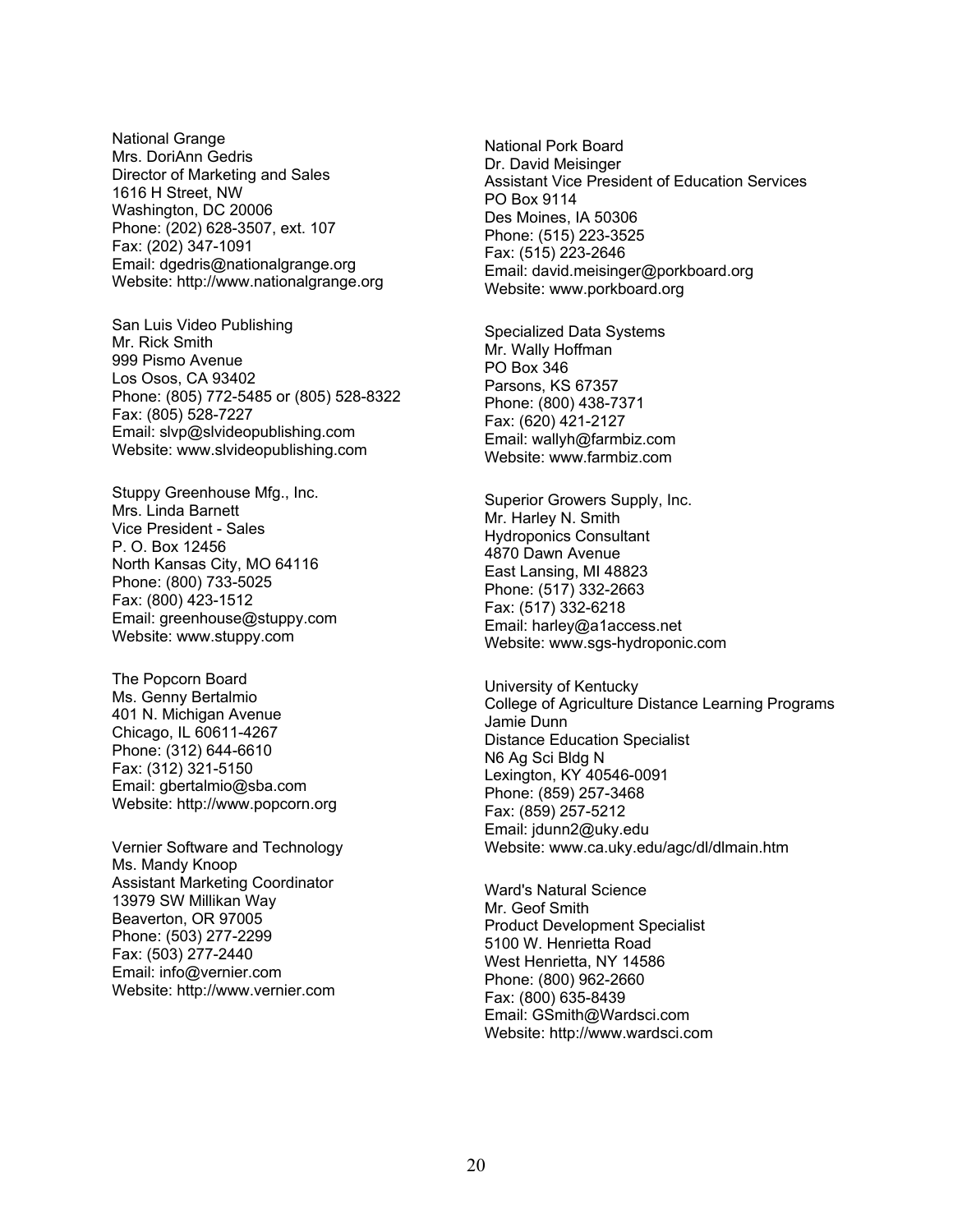- Weed Science Society of America Dr. Horace D. Skipper Professor Emeritus Dept. of Entomology, Soils and Plant Sciences Clemson University Clemson, SC 29634-0315 Phone: (864) 656-3525 Fax: (864) 656-3443 Email: skipper@clemson.edu Website: http://www.wssa.net
- **Wrangler** Mr. Steve Trent Sales Consultant 101 Maric Street Huntington, WV 25704 Phone: (304) 544-0070 Fax: Email: steve\_trent@vfc.com Website: http://www.wrangler.com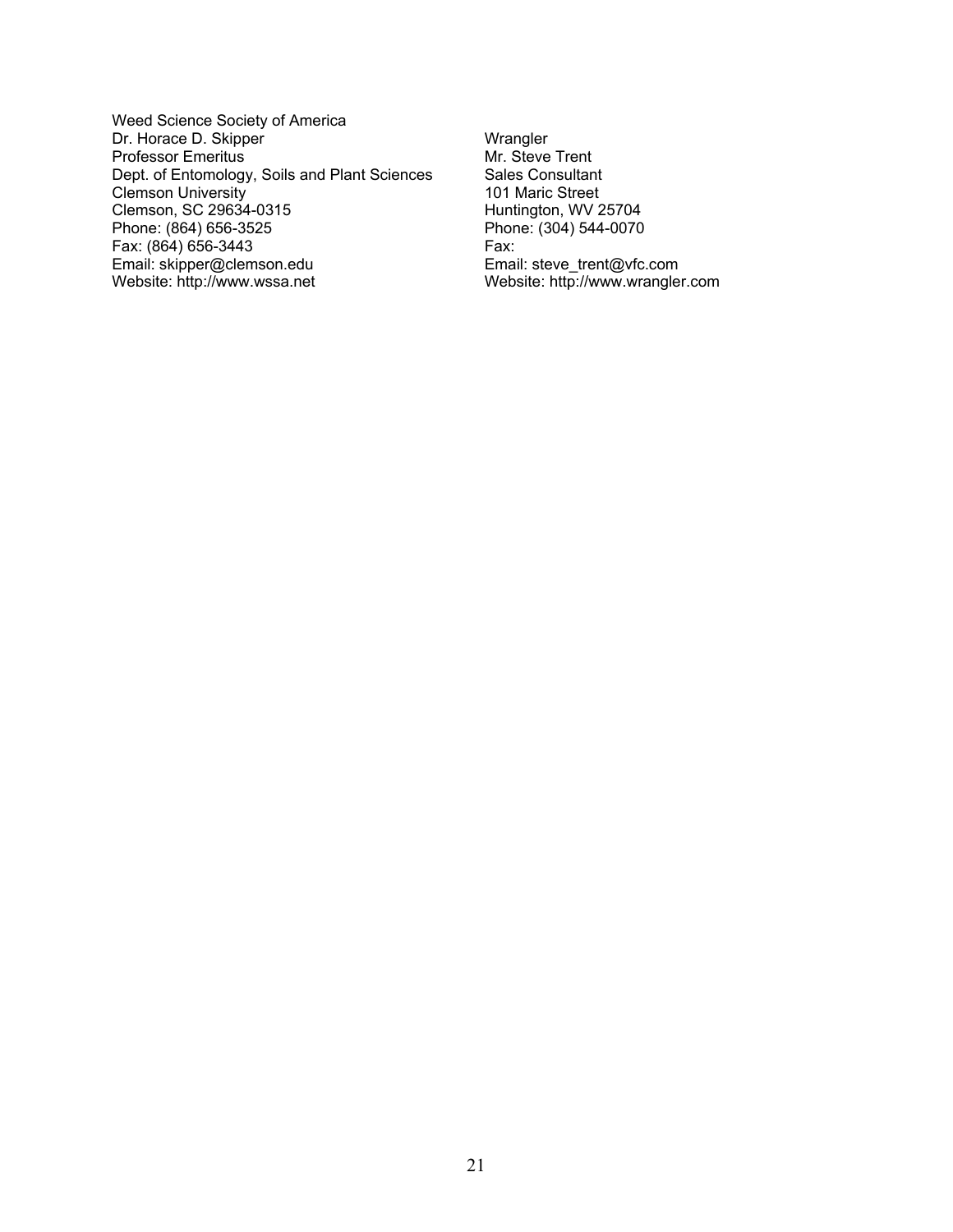| <b>Region I</b> |         |                |         |             |         |                |                |         |         |         |
|-----------------|---------|----------------|---------|-------------|---------|----------------|----------------|---------|---------|---------|
|                 | 6/30/96 | 6/30/97        | 6/30/98 | 6/30/99     | 6/30/00 | 6/30/01        | 6/30/02        | 6/30/03 | 6/30/04 | 6/30/05 |
| Alaska          | 0       | $\overline{0}$ | 0       | $\mathbf 0$ |         | $\overline{2}$ | $\overline{2}$ | 1       | 2       | 0       |
| Arizona         | 78      | 76             | 80      | 101         | 93      | 69             | 97             | 92      | 90      | 80      |
| California      | 121     | 141            | 170     | 156         | 125     | 135            | 117            | 177     | 174     | 210     |
| Hawaii          | 23      | 21             | 22      | 20          | 20      | 17             | 18             | 18      | 20      | 13      |
| Idaho           | 96      | 86             | 96      | 103         | 104     | 103            | 102            | 117     | 117     | 114     |
| Montana         | 71      | 49             | 102     | 100         | 79      | 84             | 105            | 107     | 96      | 93      |
| Nevada          | 28      | 31             | 29      | 29          | 31      | 31             | 37             | 34      | 29      | 34      |
| Oregon          | 65      | 63             | 62      | 68          | 78      | 87             | 111            | 103     | 100     | 96      |
| Utah            | 63      | 72             | 63      | 53          | 65      | 94             | 69             | 61      | 65      | 63      |
| Washington      | 193     | 237            | 221     | 235         | 239     | 246            | 203            | 201     | 214     | 226     |
| Wyoming         | 45      | 69             | 53      | 47          | 44      | 53             | 48             | 49      | 61      | 43      |
| <b>Total</b>    | 783     | 845            | 898     | 912         | 879     | 921            | 909            | 960     | 968     | 974     |

# **Membership Report**

# **Region II**

|              | 6/30/96 | 6/30/97 | 6/30/98 | 6/30/99 | 6/30/00 | 6/30/01 | 6/30/02 | 6/30/03 | 6/30/04 | 6/30/05 |
|--------------|---------|---------|---------|---------|---------|---------|---------|---------|---------|---------|
| Arkansas     | 167     | 187     | 180     | 166     | 171     | 157     | 171     | 157     | 184     | 176     |
| Colorado     | 100     | 99      | 105     | 101     | 126     | 126     | 113     | 116     | 113     | 118     |
| Kansas       | 129     | 126     | 139     | 196     | 188     | 173     | 155     | 137     | 177     | 189     |
| Louisiana    | 174     | 200     | 200     | 189     | 184     | 185     | 209     | 212     | 211     | 217     |
| New Mexico   | 72      | 64      | 94      | 101     | 81      | 67      | 75      | 79      | 101     | 96      |
| Oklahoma     | 470     | 520     | 515     | 506     | 501     | 487     | 497     | 464     | 514     | 511     |
| Texas        | 344     | 310     | 255     | 193     | 178     | 138     | 150     | 171     | 151     | 130     |
| <b>Total</b> | 1,459   | 1,506   | 1,488   | 1,452   | 1,429   | 1,333   | 1,370   | 1336    | 1451    | 1437    |

# **Region III**

|              | 6/30/96 | 6/30/97 | 6/30/98 | 6/30/99 | 6/30/00 | 6/30/01 | 6/30/02 | 6/30/03 | 6/30/04 | 6/30/05 |
|--------------|---------|---------|---------|---------|---------|---------|---------|---------|---------|---------|
| lowa         | 231     | 251     | 291     | 285     | 262     | 287     | 282     | 213     | 317     | 221     |
| Minnesota    | 306     | 315     | 317     | 312     | 327     | 339     | 351     | 315     | 319     | 305     |
| Nebraska     | 119     | 132     | 136     | 140     | 139     | 160     | 139     | 151     | 152     | 144     |
| N. Dakota    | 105     | 114     | 104     | 108     | 114     | 119     | 117     | 120     | 114     | 114     |
| S. Dakota    | 94      | 99      | 125     | 106     | 99      | 116     | 106     | 102     | 108     | 98      |
| Wisconsin    | 453     | 473     | 492     | 485     | 473     | 421     | 406     | 496     | 466     | 414     |
| <b>Total</b> | 1,308   | 1.384   | 1.465   | 1,436   | 1.414   | 1,442   | 1.401   | 1397    | 1476    | 1296    |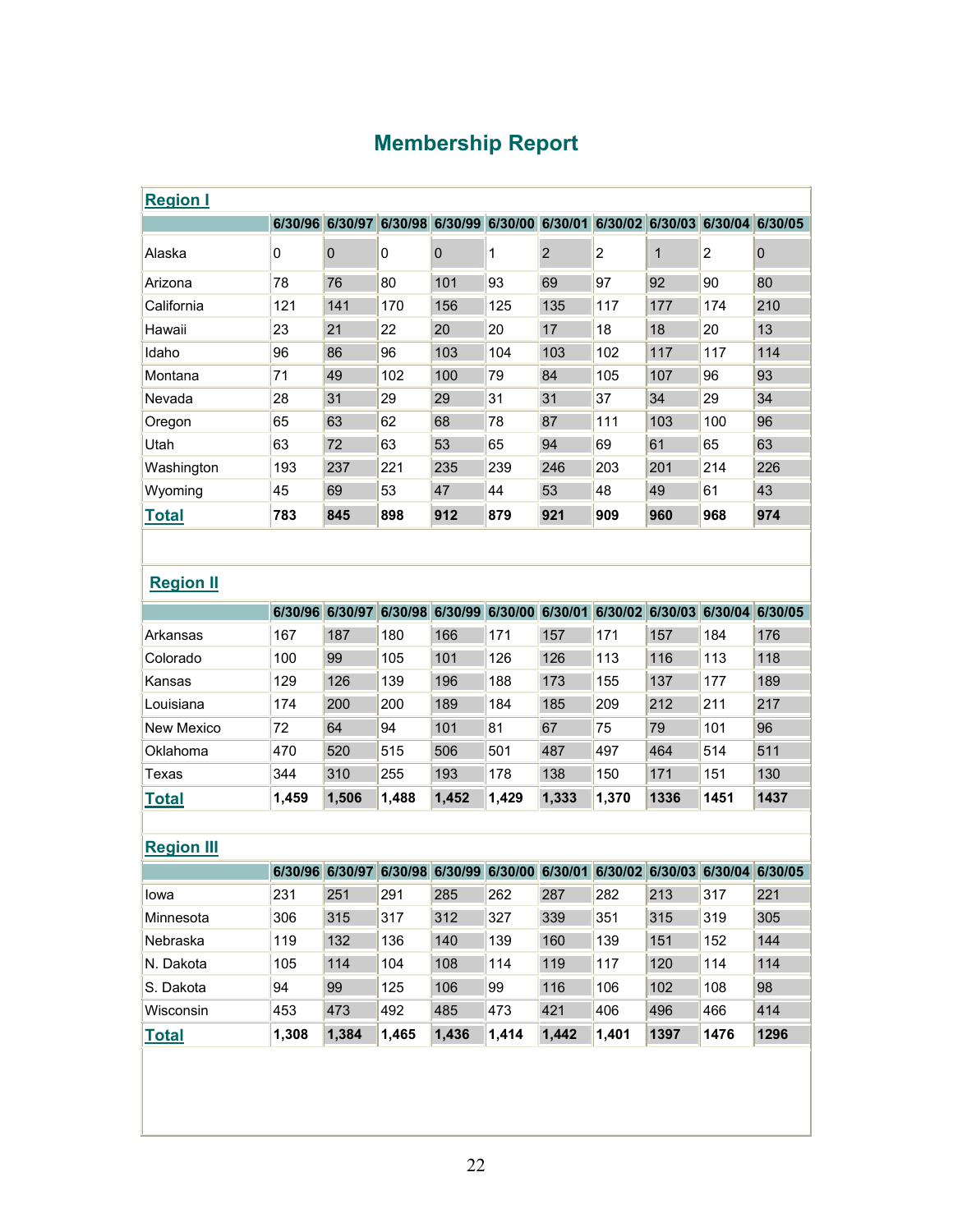| <b>Region IV</b> |         |         |         |         |         |         |         |         |                 |      |
|------------------|---------|---------|---------|---------|---------|---------|---------|---------|-----------------|------|
|                  | 6/30/96 | 6/30/97 | 6/30/98 | 6/30/99 | 6/30/00 | 6/30/01 | 6/30/02 | 6/30/03 | 6/30/04 6/30/05 |      |
| <b>Illinois</b>  | 334     | 335     | 360     | 362     | 375     | 375     | 385     | 405     | 417             | 436  |
| Indiana          | 233     | 235     | 280     | 290     | 313     | 325     | 287     | 305     | 306             | 306  |
| Kentucky         | 259     | 234     | 230     | 241     | 228     | 213     | 189     | 220     | 248             | 239  |
| Michigan         | 116     | 100     | 112     | 121     | 119     | 122     | 136     | 160     | 151             | 105  |
| Missouri         | 370     | 363     | 395     | 407     | 427     | 443     | 449     | 538     | 582             | 485  |
| Ohio             | 390     | 357     | 394     | 371     | 354     | 312     | 302     | 271     | 292             | 284  |
| <b>Total</b>     | 1,702   | 1.624   | 1,771   | 1,792   | 1,816   | 1,790   | 1,748   | 1899    | 1942            | 1640 |

# **Region V**

| 6/30/96 | 6/30/97        | 6/30/98 | 6/30/99        | 6/30/00  | 6/30/01  | 6/30/02 | 6/30/03 | 6/30/04 | 6/30/05 |
|---------|----------------|---------|----------------|----------|----------|---------|---------|---------|---------|
| 351     | 343            | 365     | 355            | 346      | 324      | 277     | 276     | 276     | 281     |
| 123     | 102            | 106     | 101            | 103      | 77       | >79     | 84      | 126     | 140     |
| 257     | 254            | 279     | 310            | 324      | 338      | 388     | 376     | 384     | 398     |
| 134     | 88             | 88      | 108            | 123      | 117      | 132     | 128     | 123     | 94      |
| 228     | 218            | 257     | 252            | 255      | 255      | 240     | 297     | 289     | 289     |
|         | $\overline{0}$ |         | $\overline{2}$ | $\Omega$ |          |         | 1       |         | 1       |
| 74      | 77             | 79      | 69             | 82       | 85       | 110     | 100     | 96      | 97      |
| 191     | 187            | 190     | 177            | 180      | 172      | 187     | 190     | 189     | 188     |
| 0       |                | 0       |                |          | $\Omega$ |         | 1       | 1       | 1       |
| 1,359   | 1,270          | 1,365   | 1,375          | 1,414    | 1,369    | 1,415   | 1453    | 1485    | 1489    |
|         |                |         |                |          |          |         |         |         |         |

# **Region VI**

|                      | 6/30/96 | 6/30/97        | 6/30/98 | 6/30/99      | 6/30/00 | 6/30/01 | 6/30/02        | 6/30/03 | 6/30/04 | 6/30/05      |
|----------------------|---------|----------------|---------|--------------|---------|---------|----------------|---------|---------|--------------|
| Connecticut          | 41      | 25             | 40      | 46           | 52      | 50      | 57             | 53      | 66      | 61           |
| Delaware             | 37      | 38             | 39      | 37           | 44      | 47      | 48             | 54      | 49      | 52           |
| District of Columbia |         |                |         |              |         | 1       | 1              | 0       | 1       | 0            |
| Maine                | 11      | 14             | 16      | 13           | 12      | 5       | 8              | 6       | 11      | 8            |
| Maryland             | 36      | 35             | 29      | 31           | 29      | 29      | 33             | 30      | 31      | 41           |
| Massachusetts        | 22      | 30             | 27      | 26           | 27      | 37      | 7              | 7       | 4       | 0            |
| New Hampshire        | 27      | 26             | 28      | 23           | 23      | 35      | 34             | 35      | 36      | 34           |
| New Jersey           | 27      | 23             | 17      | 13           | 14      | 19      | 17             | 21      | 19      | 23           |
| New York             | 75      | 91             | 94      | 126          | 122     | 116     | 110            | 114     | 110     | 79           |
| Pennsylvania         | 119     | 130            | 139     | 174          | 168     | 170     | 184            | 177     | 176     | 174          |
| Rhode Island         | 4       | 1              |         | $\mathbf{1}$ | 1       | 1       | 1              | 1       | 1       | $\mathbf{1}$ |
| Vermont              | 16      | $\overline{9}$ | 13      | 14           | 14      | 11      | $\overline{2}$ | 3       | 3       | 1            |
| Virginia             | 172     | 168            | 185     | 137          | 128     | 126     | 113            | 144     | 153     | 129          |
| W. Virginia          | 64      | 62             | 72      | 80           | 53      | 57      | 56             | 64      | 73      | 70           |
| <b>Total</b>         | 651     | 652            | 700     | 721          | 687     | 704     | 671            | 709     | 733     | 670          |
|                      |         |                |         |              |         |         |                |         |         |              |
| <b>GRAND</b>         | 7,259   | 7,281          | 7,687   | 7,688        | 7,639   | 7,559   | 7,514          | 7754    | 8055    | 7721         |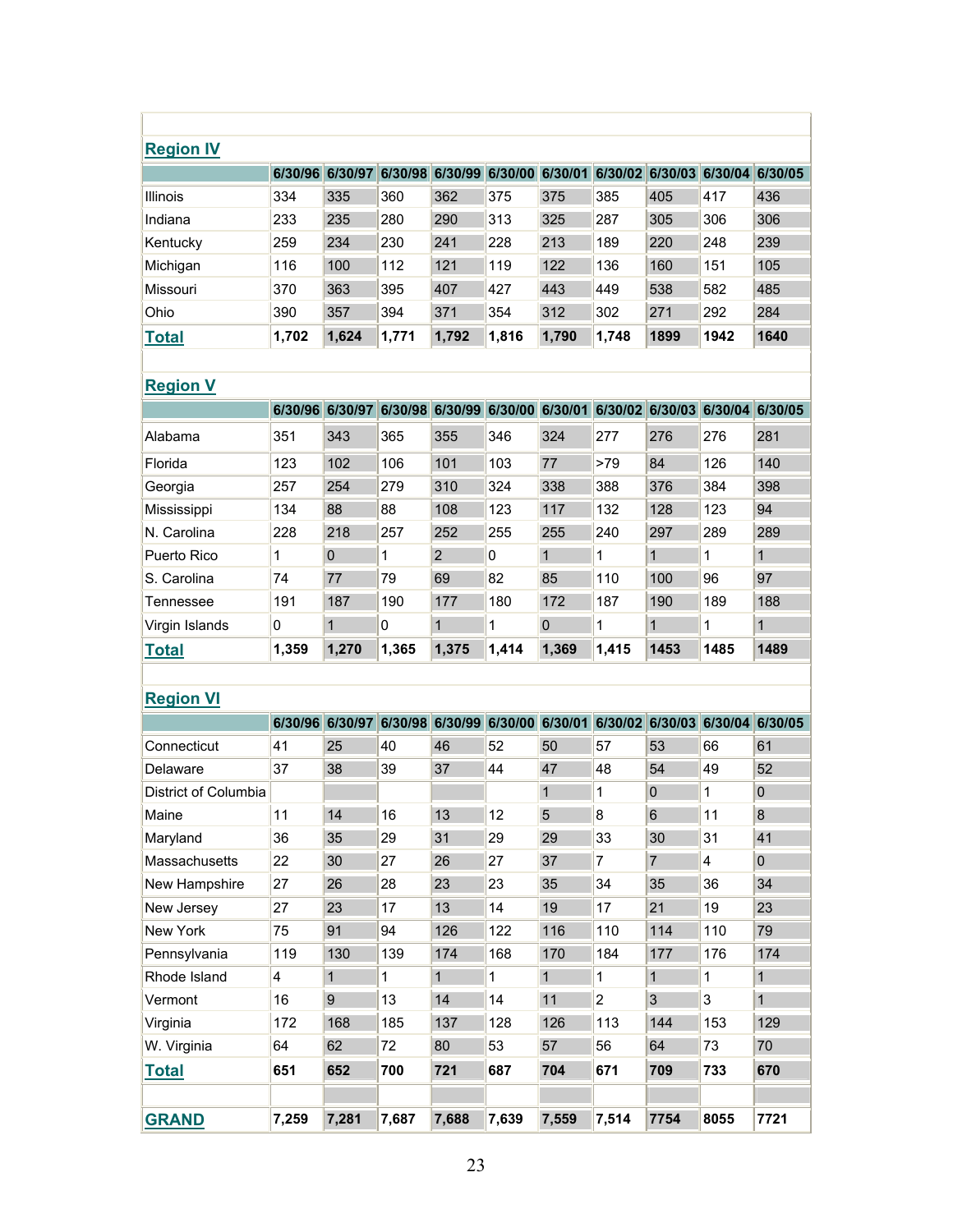# **Past Presidents**

| <b>President</b>                       | Year | <b>Election City</b> |
|----------------------------------------|------|----------------------|
| L.E. Cross; San Jose, CA               | 1948 | Milwaukee            |
| Parker Woodul; Portales, NM*           | 1949 | <b>Atlantic City</b> |
| Jess Smith; Lake Geneva, WI *          | 1950 | Miami                |
| A.C. Hale; Camden, AR *                | 1951 | Minneapolis          |
| Max Lampo; Neosho, MO*                 | 1952 | Boston               |
| Robert Wall; Luray, Va *               | 1953 | Chicago              |
| S.F. Peterson; Ayden, NC *             | 1954 | San Francisco        |
| Robert Howey; Sycamore, IL             | 1955 | <b>Atlantic City</b> |
| Robert Bishopp; Powell, WY             | 1956 | St. Louis            |
| James Wall; Waverly, NE *              | 1957 | Philadelphia         |
| Luther Hardin; Searcy, AR *            | 1958 | <b>Buffalo</b>       |
| Julian Carter; Wellsville, NY *        | 1959 | Chicago              |
| Floyd Johnson; York, SC *              | 1960 | Los Angeles          |
| James Hamilton; Audubon, IA            | 1961 | Kansas City          |
| Wenroy Smith; Saltsburg, PA            | 1962 | Milwaukee            |
| Walter Bomeli; Bangor, MI              | 1963 | <b>Atlantic City</b> |
| Sam Stenzel; Russell, KS               | 1964 | Minneapolis          |
| James Durkee; Laramie, WY              | 1965 | Miami                |
| Elvin Walker; Norman Park, GA *        | 1966 | Denver               |
| Tom Devin; Dumas, TX                   | 1967 | Cleveland            |
| Wm. G. Smith; E. Brunswick, NJ         | 1968 | Dallas               |
| Millard Gundlach; Montfort, WI         | 1969 | <b>Boston</b>        |
| Glen D. McDowell; Pikeville, KY        | 1970 | New Orleans          |
| Howard Teal; Boonville, NY *           | 1971 | Portland             |
| Francis Murphy; Madison, SD            | 1972 | Chicago              |
| W.R. Harrison; Leedy, OK               | 1973 | Atlanta              |
| Lurther Lalum; Kalispell, MT           | 1974 | New Orleans          |
| John Murray; Jackson MN                | 1975 | Anaheim              |
| Richard Weber; Larose, LA              | 1976 | Houston              |
| Jim Guilinger; Sycamore, IL            | 1977 | <b>Atlantic City</b> |
| John P. Mundt; Meridian, ID            | 1978 | Dallas               |
| Albert Timmerman, Jr.; Rockdale, TX    | 1979 | Anaheim              |
| Tom Jones; Marana, AZ                  | 1980 | New Orleans          |
| Layton G. Peters; New Ulm, MN          | 1981 | Atlanta              |
| Dale Butcher; W. Layfayette, IN        | 1982 | St. Louis            |
| Walter Schuh; Bow, WA                  | 1983 | Anaheim              |
| Walter Schuh; Bow, WA                  | 1984 | New Orleans          |
| Myron Sonne; Letcher, SD               | 1985 | Atlanta              |
| Ralph Thomas; Woodward, OK *           | 1986 | Dallas               |
| Caroll L. Shry; Frederick, MD          | 1987 | Las Vegas            |
| Duane W. Watkins; Thermopolis, WY      | 1988 | St. Louis            |
| Douglas B. Spike; Bloomfield Hills, MI | 1989 | Orlando              |
| Tom Parker; Casper, WY                 | 1990 | Cincinnati           |
| Dennis Jackson; Mankato, MN*           | 1991 | Los Angeles          |
| Dale Turner; Holdenville, OK           | 1992 | St. Louis            |
| Tom Klein; Elko, NV                    | 1993 | Nashville            |
| Merle Richter; Bloomer, WI             | 1994 | Dallas               |
| Tom Heffernan; Poteet, TX              | 1995 | Denver               |
| MeeCee Baker; Port Royal, PA           | 1996 | Cincinnati           |
| Duane Fisher; Mt. Auburn, IA           | 1997 | Las Vegas            |
| Tom Kremer; Anna, OH                   | 1998 | New Orleans          |
| Mike Cox; Allisonia, VA                | 1999 | Orlando              |
| Paul Jaure; Beeville, TX               | 2000 | San Diego            |
| Bryan D. Gause; Liberty, IN *          | 2001 | <b>New Orleans</b>   |
| Sarah Osborn Welty, MD                 | 2002 | Las Vegas            |
| Roger Teeple, NC                       | 2003 | Orlando              |
| Jeff Maierhofer, IL                    | 2004 | Las Vegas            |
|                                        |      |                      |